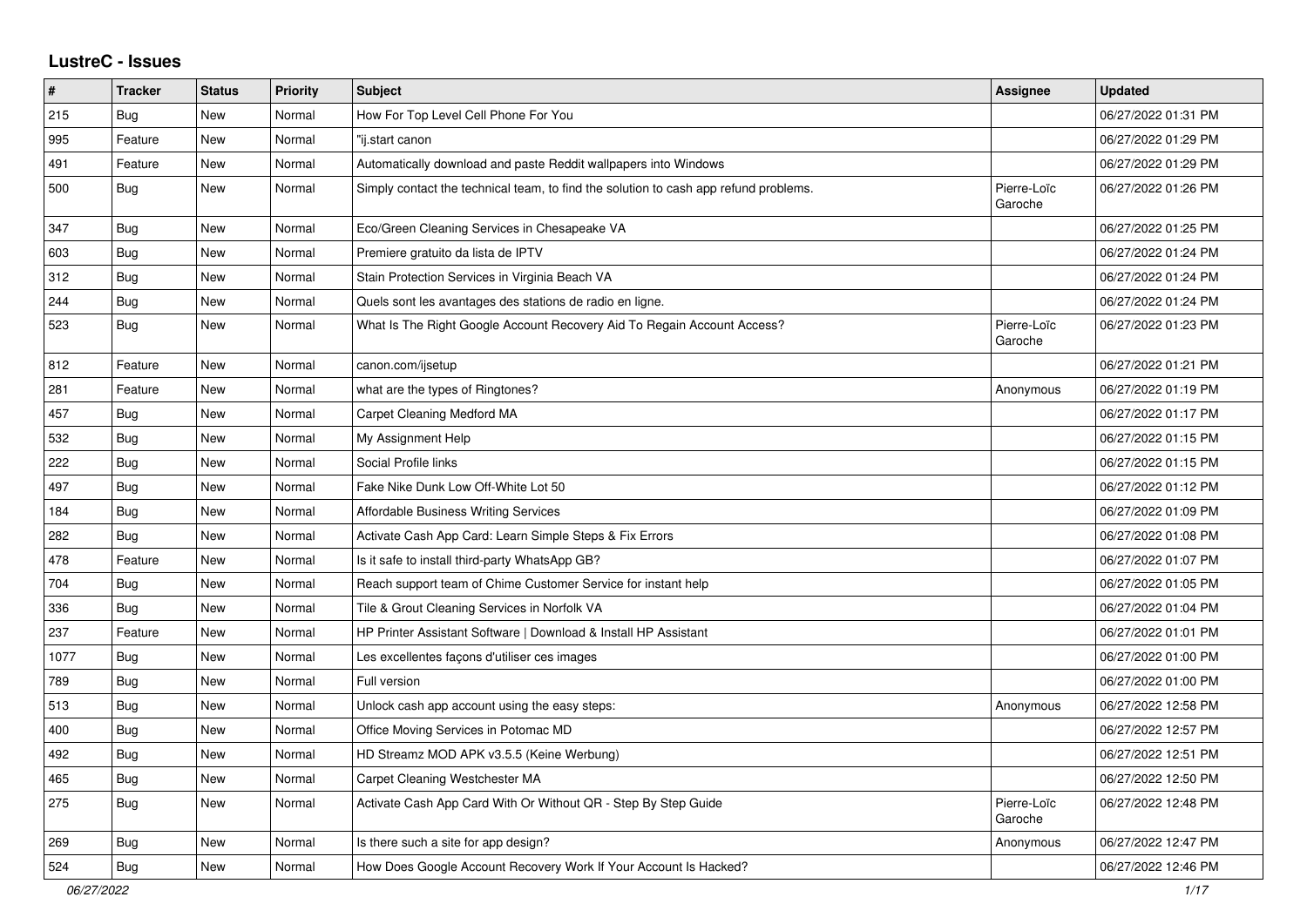| $\pmb{\sharp}$ | <b>Tracker</b> | <b>Status</b> | <b>Priority</b> | <b>Subject</b>                                                                      | Assignee               | <b>Updated</b>      |
|----------------|----------------|---------------|-----------------|-------------------------------------------------------------------------------------|------------------------|---------------------|
| 178            | <b>Bug</b>     | New           | Normal          | transparent lace wigs                                                               |                        | 06/27/2022 12:45 PM |
| 550            | Bug            | New           | Normal          | Nederland FM - beste manieren om naar internationale radio op internet te luisteren |                        | 06/27/2022 12:45 PM |
| 499            | Feature        | New           | Normal          | Discover The Premium Features Of Spotify Mod Apk                                    |                        | 06/27/2022 12:43 PM |
| 146            | <b>Bug</b>     | New           | Normal          | bayabais                                                                            |                        | 06/27/2022 12:39 PM |
| 263            | Feature        | New           | Normal          | Wrecked Car Is Nothing But A Worthless                                              | Pierre-Loïc<br>Garoche | 06/27/2022 12:37 PM |
| 501            | Bug            | New           | Normal          | How Do I Annihilate Cash App Transfer Failed Problems Effectively                   | Pierre-Loïc<br>Garoche | 06/27/2022 12:36 PM |
| 687            | <b>Bug</b>     | New           | Normal          | How to use twitch.tv/activate?                                                      |                        | 06/27/2022 12:34 PM |
| 219            | <b>Bug</b>     | New           | Normal          | Free Ringtones for Cell Phones.                                                     |                        | 06/27/2022 12:33 PM |
| 716            | Bug            | New           | Normal          | La celebración de un BabyShower.                                                    |                        | 06/27/2022 12:29 PM |
| 668            | <b>Bug</b>     | <b>New</b>    | Normal          | Get to know Cash App Refund Process here                                            |                        | 06/27/2022 12:28 PM |
| 801            | Bug            | New           | Normal          | Who Is an ETL Engineer                                                              |                        | 06/27/2022 12:25 PM |
| 526            | <b>Bug</b>     | New           | Normal          | Soundcloud to mp3 converter - Download Soundcloud songs                             |                        | 06/27/2022 12:24 PM |
| 564            | <b>Bug</b>     | New           | Normal          | How To Install RepelisPlus On Your Android Phone?                                   |                        | 06/27/2022 12:23 PM |
| 579            | <b>Bug</b>     | New           | Normal          | YOUR CV MAKES YOUR FIRST IMPRESSION                                                 | Christophe<br>Garion   | 06/27/2022 12:22 PM |
| 461            | Bug            | <b>New</b>    | Normal          | Germs Removal Medford MA                                                            |                        | 06/27/2022 12:21 PM |
| 253            | <b>Bug</b>     | New           | Normal          | Florence Lawrence                                                                   |                        | 06/27/2022 12:18 PM |
| 246            | <b>Bug</b>     | <b>New</b>    | Normal          | The Beast App                                                                       |                        | 06/27/2022 12:17 PM |
| 615            | Bug            | New           | Normal          | CheapestMedsShop   100% Safe Medicines Online in USA UK & AUS.                      |                        | 06/27/2022 12:14 PM |
| 211            | <b>Bug</b>     | New           | Normal          | Problem in Cash App rebate? Call Cash App customer service number for help.         |                        | 06/27/2022 12:09 PM |
| 703            | <b>Bug</b>     | New           | Normal          | For real-time help, dial Facebook customer service number                           |                        | 06/27/2022 12:08 PM |
| 181            | Bug            | New           | Normal          | Healthcare Custom Writing Services                                                  |                        | 06/27/2022 12:06 PM |
| 183            | <b>Bug</b>     | New           | Normal          | Nursing Assignment Help Online                                                      |                        | 06/27/2022 12:05 PM |
| 233            | Bug            | New           | Normal          | Anauthorsway.com: My User Experience                                                |                        | 06/27/2022 12:02 PM |
| 536            | Bug            | New           | Normal          | How to check the balance on the cash app card                                       | Hamza<br>Bourbouh      | 06/27/2022 11:57 AM |
| 770            | <b>Bug</b>     | New           | Normal          | Canon IJ Network Tool                                                               |                        | 06/27/2022 11:57 AM |
| 644            | <b>Bug</b>     | New           | Normal          | <b>TeaTV App Review</b>                                                             |                        | 06/27/2022 11:47 AM |
| 817            | Bug            | New           | Normal          | Pacman 30th Anniversary                                                             |                        | 06/27/2022 11:47 AM |
| 537            | Bug            | New           | Normal          | Get tech assistance with customer support on ATT Yahoo email login issue.           |                        | 06/27/2022 11:44 AM |
| 289            | <b>Bug</b>     | New           | Normal          | Recover Yahoo Mail Forgotten Password - Explore Kanata Chinese                      |                        | 06/27/2022 11:44 AM |
| 258            | <b>Bug</b>     | New           | Normal          | Fake Nike Dunk High AMBUSH Deep Royal                                               |                        | 06/27/2022 11:39 AM |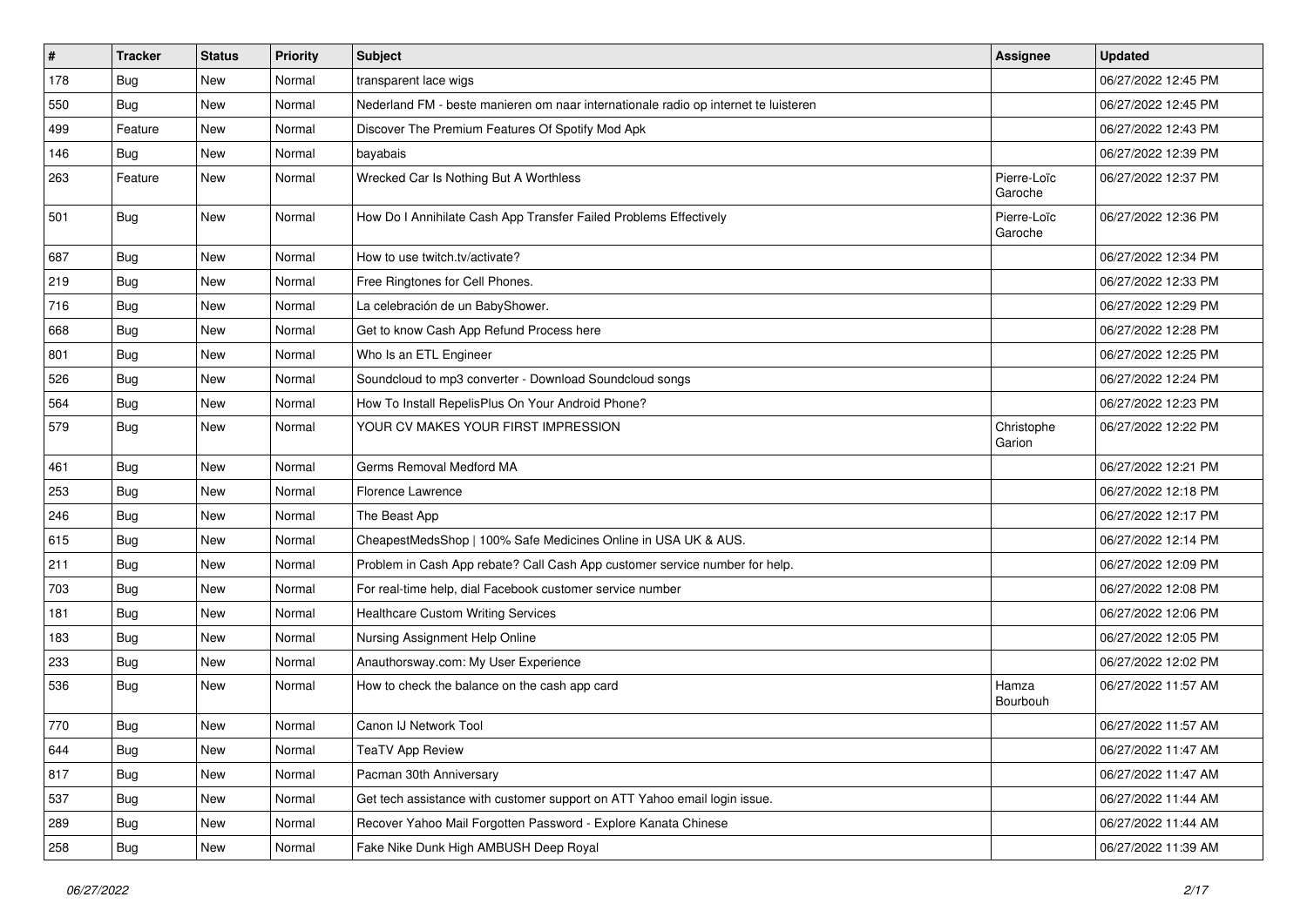| #    | <b>Tracker</b> | <b>Status</b> | <b>Priority</b> | <b>Subject</b>                                                                         | <b>Assignee</b> | <b>Updated</b>      |
|------|----------------|---------------|-----------------|----------------------------------------------------------------------------------------|-----------------|---------------------|
| 197  | <b>Bug</b>     | New           | Normal          | SBL JABORANDI PLUS HAIR OIL - COMPLETE SCALP CARE (100ML)                              |                 | 06/27/2022 11:35 AM |
| 248  | Bug            | New           | Normal          | Mobile ringtones and attractiveness ringtones                                          |                 | 06/27/2022 11:32 AM |
| 169  | Bug            | New           | Normal          | CV Maker - UAE CV Writing Agency                                                       |                 | 06/27/2022 11:27 AM |
| 255  | Feature        | New           | Normal          | best doctor for psoriasis                                                              |                 | 06/27/2022 11:17 AM |
| 345  | Bug            | New           | Normal          | Stain Protection Services in Chesapeake VA                                             |                 | 06/27/2022 11:15 AM |
| 245  | <b>Bug</b>     | New           | Normal          | Write My Essay For Me Cheap                                                            |                 | 06/27/2022 11:15 AM |
| 480  | Bug            | New           | Normal          | Nur Online Shop                                                                        |                 | 06/27/2022 11:10 AM |
| 75   | Bug            | New           | Normal          | exception File "checks/algebraicLoop.ml", line 368, characters 16-22: Assertion failed |                 | 06/27/2022 11:09 AM |
| 799  | Bug            | New           | Normal          | Who Is an ETL Engineer                                                                 |                 | 06/27/2022 11:07 AM |
| 496  | <b>Bug</b>     | New           | Normal          | What is Live NetTV?                                                                    |                 | 06/27/2022 10:51 AM |
| 530  | Bug            | New           | Normal          | Cheap Assignment Writing Service UK                                                    | Anonymous       | 06/27/2022 10:46 AM |
| 699  | Bug            | New           | Normal          | Would you be able to utilize Cash App Twitch?                                          |                 | 06/27/2022 10:45 AM |
| 820  | Bug            | New           | Normal          | Metal Slug Apk para Android                                                            |                 | 06/27/2022 10:41 AM |
| 680  | Feature        | New           | Normal          | Word Jewels 2                                                                          |                 | 06/27/2022 10:41 AM |
| 777  | <b>Bug</b>     | New           | Normal          | Obtain driving instructions using Google Maps.                                         |                 | 06/27/2022 10:37 AM |
| 804  | Bug            | New           | Normal          | Review                                                                                 |                 | 06/27/2022 10:35 AM |
| 331  | <b>Bug</b>     | New           | Normal          | Water Extraction Services in Norfolk VA                                                |                 | 06/27/2022 10:33 AM |
| 1118 | Bug            | New           | Normal          | <b>Gameplay Minecraft</b>                                                              |                 | 06/27/2022 10:33 AM |
| 640  | <b>Bug</b>     | New           | Normal          | play game with me                                                                      |                 | 06/27/2022 10:32 AM |
| 504  | Bug            | New           | Normal          | A beginner should always look for online Java assignment help!                         |                 | 06/27/2022 10:32 AM |
| 333  | Bug            | New           | Normal          | Mold Removal Services in Norfolk VA                                                    |                 | 06/27/2022 10:32 AM |
| 709  | Bug            | New           | Normal          | How To Load Cash App Card At Walmart Without Having To Face Any Hassle?                |                 | 06/27/2022 10:30 AM |
| 538  | Bug            | New           | Normal          | Will cash app refund money if scammed quickly?                                         |                 | 06/27/2022 10:25 AM |
| 164  | <b>Bug</b>     | New           | Normal          | dfgbd                                                                                  |                 | 06/27/2022 10:23 AM |
| 792  | Bug            | New           | Normal          | What is Google Camera Mod?                                                             |                 | 06/27/2022 10:20 AM |
| 552  | Feature        | New           | Normal          | Radio rfm and the benefits of radio rfm                                                |                 | 06/27/2022 10:17 AM |
| 168  | <b>Bug</b>     | New           | Normal          | UFC 256 Live Stream Online                                                             |                 | 06/27/2022 10:16 AM |
| 481  | <b>Bug</b>     | New           | Normal          | Nur Online Shop                                                                        |                 | 06/27/2022 10:10 AM |
| 506  | Bug            | New           | Normal          | www.trendmicro.com/activate                                                            |                 | 06/27/2022 10:10 AM |
| 242  | Feature        | New           | Normal          | Descripción de Torque Pro MOD APK para Android                                         |                 | 06/27/2022 10:06 AM |
| 232  | Bug            | New           | Normal          | FM whatsapp messaging app.                                                             |                 | 06/27/2022 10:04 AM |
| 642  | <b>Bug</b>     | New           | Normal          | thong tin thoi tiet ngay hom nay                                                       |                 | 06/27/2022 10:03 AM |
| 133  | <b>Bug</b>     | New           | Normal          | craftlabs                                                                              |                 | 06/27/2022 10:01 AM |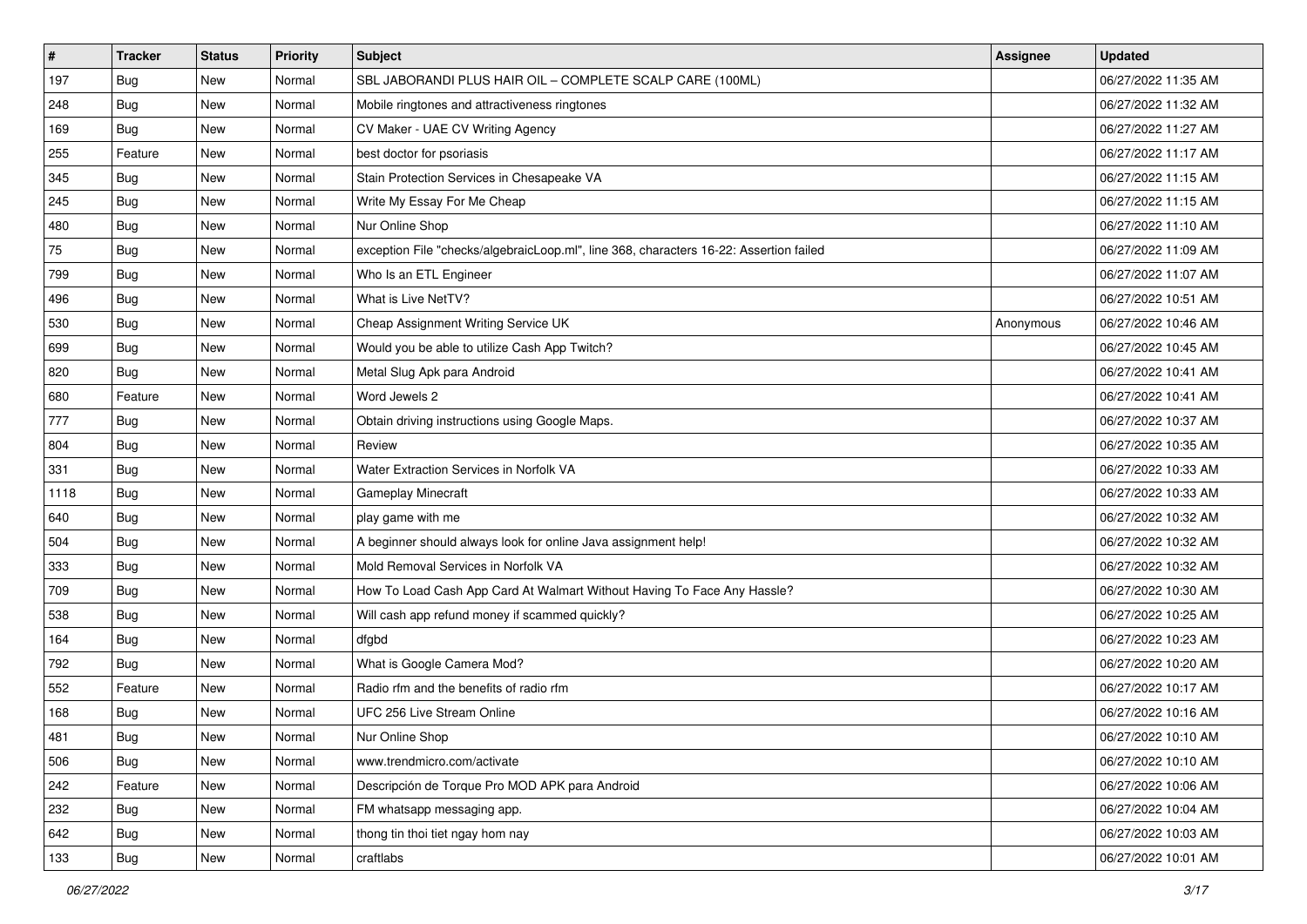| $\vert$ # | <b>Tracker</b> | <b>Status</b> | <b>Priority</b> | Subject                                                                                                                                      | <b>Assignee</b>        | <b>Updated</b>      |
|-----------|----------------|---------------|-----------------|----------------------------------------------------------------------------------------------------------------------------------------------|------------------------|---------------------|
| 590       | <b>Bug</b>     | New           | Normal          | Follow proper initiatives to check my cash app card balance:                                                                                 |                        | 06/27/2022 09:57 AM |
| 490       | Bug            | New           | Normal          | Unlock cash app account by getting quick solutions from the technical executives                                                             |                        | 06/27/2022 09:57 AM |
| 637       | Feature        | New           | Normal          | Why do the Outlook rules not work in my account?                                                                                             |                        | 06/27/2022 09:51 AM |
| 675       | Bug            | New           | Normal          | What Are Smart Tactics To Fix Cash App Transfer Failed Hurdles?                                                                              |                        | 06/27/2022 09:51 AM |
| 639       | Bug            | <b>New</b>    | Normal          | thong tin chinh xac                                                                                                                          |                        | 06/27/2022 09:48 AM |
| 822       | Bug            | New           | Normal          | Dowload Your Boyfriend Game                                                                                                                  |                        | 06/27/2022 09:48 AM |
| 798       | Bug            | New           | Normal          | Who Is an ETL Engineer                                                                                                                       |                        | 06/27/2022 09:48 AM |
| 944       | Feature        | <b>New</b>    | Normal          | Canon.com/ijsetup                                                                                                                            |                        | 06/27/2022 09:46 AM |
| 76        | <b>Bug</b>     | New           | Normal          | Import error: Load error: imported node real_to_int declared in a regular Lustre file. File "include/conv.lusi", line 1,<br>characters 0-64: |                        | 06/27/2022 09:43 AM |
| 190       | Bug            | New           | Normal          | All About Cash App Transfer Fail Problems                                                                                                    |                        | 06/27/2022 09:37 AM |
| 819       | Bug            | New           | Normal          | Metal Slug Apk para Android                                                                                                                  |                        | 06/27/2022 09:35 AM |
| 988       | Bug            | New           | Normal          | <b>Medicinal Mushrooms</b>                                                                                                                   |                        | 06/27/2022 09:33 AM |
| 503       | <b>Bug</b>     | New           | Normal          | Youtube Premium Apk free download for Android                                                                                                |                        | 06/27/2022 09:29 AM |
| 634       | Bug            | New           | Normal          | Buy Vidalista Tablets (Tadalafil) at [\$25 OFF + Free Shipping] Vidalistatablets                                                             |                        | 06/27/2022 09:29 AM |
| 525       | <b>Bug</b>     | <b>New</b>    | Normal          | If you don't have a QR code: How to activate cash app card in app                                                                            |                        | 06/27/2022 09:27 AM |
| 614       | Bug            | New           | Normal          | Como baixar o MOD APK no celular                                                                                                             |                        | 06/27/2022 09:26 AM |
| 508       | Bug            | New           | Normal          | hire a professional dissertation help                                                                                                        |                        | 06/27/2022 09:20 AM |
| 380       | <b>Bug</b>     | New           | Normal          | Moving Services in McLean VA                                                                                                                 |                        | 06/27/2022 09:16 AM |
| 489       | Bug            | New           | Normal          | Get cash app refund instantly if sent to the wrong person                                                                                    |                        | 06/27/2022 09:12 AM |
| 726       | Bug            | New           | Normal          | Mobile Application Development Services                                                                                                      |                        | 06/27/2022 09:10 AM |
| 234       | <b>Bug</b>     | New           | Normal          | My Personal Experience With the College Writing Services                                                                                     |                        | 06/27/2022 09:09 AM |
| 772       | <b>Bug</b>     | <b>New</b>    | Normal          | united airlines baggage policy                                                                                                               |                        | 06/27/2022 09:09 AM |
| 652       | Bug            | New           | Normal          | Sesame Health Benefits                                                                                                                       |                        | 06/27/2022 08:59 AM |
| 657       | <b>Bug</b>     | <b>New</b>    | Normal          | <b>Coconut Nutrition Facts And Health Benefits</b>                                                                                           |                        | 06/27/2022 08:56 AM |
| 113       | Bug            | New           | Normal          | ufc 254 live                                                                                                                                 |                        | 06/27/2022 08:54 AM |
| 214       | Feature        | New           | Normal          | Five Christmas Apps For Apple Users                                                                                                          |                        | 06/27/2022 08:53 AM |
| 959       | Bug            | <b>New</b>    | Normal          | Get connected with cash app team-How to get money off cash app at walmart without card                                                       |                        | 06/27/2022 08:52 AM |
| 653       | Bug            | New           | Normal          | Jujube (Jinjoles): Properties And Health Benefits                                                                                            |                        | 06/27/2022 08:47 AM |
| 606       | Feature        | New           | Normal          | Play unblocked cookie crush 3                                                                                                                | Pierre-Loïc<br>Garoche | 06/27/2022 08:45 AM |
| 228       | Bug            | New           | Normal          | Why Does Cash App Transaction Failed? - Here Is the Answer                                                                                   |                        | 06/27/2022 08:44 AM |
| 591       | Bug            | New           | Normal          | How To Find Facebook Modifications For Your Spotify Premium Apk?                                                                             |                        | 06/27/2022 08:41 AM |
| 531       | <b>Bug</b>     | New           | Normal          | Cheap Assignment Writing Service UK                                                                                                          | Anonymous              | 06/27/2022 08:39 AM |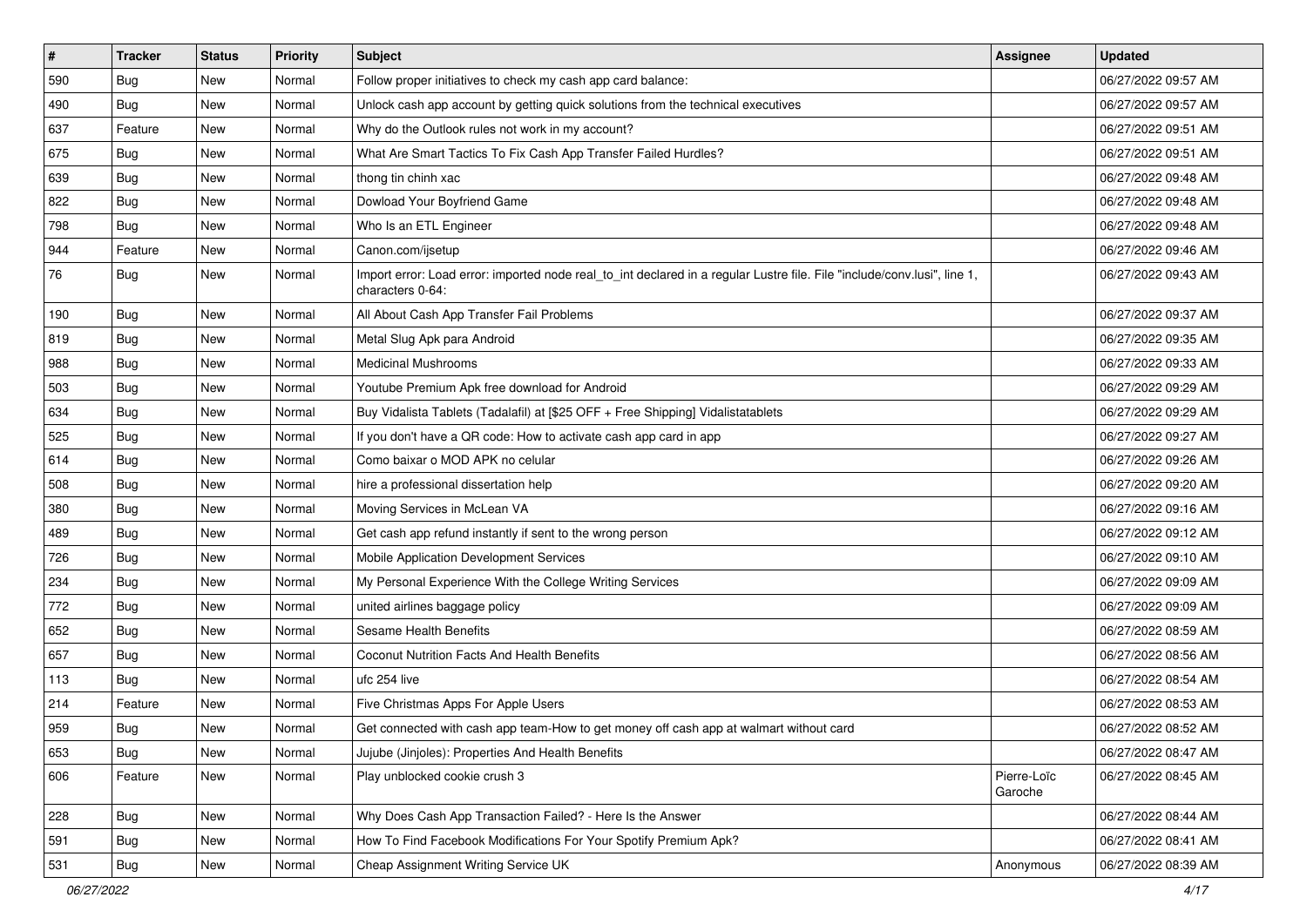| $\sharp$ | <b>Tracker</b> | <b>Status</b> | <b>Priority</b> | <b>Subject</b>                                                                           | <b>Assignee</b>        | <b>Updated</b>      |
|----------|----------------|---------------|-----------------|------------------------------------------------------------------------------------------|------------------------|---------------------|
| 262      | <b>Bug</b>     | New           | Normal          | It this true to dealing Wuth                                                             |                        | 06/27/2022 08:39 AM |
| 683      | Feature        | New           | Normal          | Game creation                                                                            |                        | 06/27/2022 08:39 AM |
| 785      | Bug            | New           | Normal          | How To Get Money Off Cash App Without Card Or With A Card?                               |                        | 06/27/2022 08:28 AM |
| 251      | <b>Bug</b>     | New           | Normal          | All About Cash App Transfer Fail Problems                                                | Pierre-Loïc<br>Garoche | 06/27/2022 08:25 AM |
| 515      | <b>Bug</b>     | New           | Normal          | Fragment Nike Dunk High Tokyo Fake                                                       |                        | 06/27/2022 08:24 AM |
| 157      | Bug            | New           | Normal          | Forget cash app pin                                                                      |                        | 06/27/2022 08:18 AM |
| 495      | Bug            | New           | Normal          | Twitch Clip Downloader Download Twitch Clips Online 2021                                 |                        | 06/27/2022 08:17 AM |
| 528      | <b>Bug</b>     | New           | Normal          | Korean Mag                                                                               |                        | 06/27/2022 08:14 AM |
| 141      | Feature        | <b>New</b>    | Normal          | Something about jerry curly                                                              |                        | 06/27/2022 08:07 AM |
| 514      | Bug            | New           | Normal          | Trans-Caribbean                                                                          |                        | 06/27/2022 08:06 AM |
| 720      | <b>Bug</b>     | New           | Normal          | How does Cash App Phone Number provide a quick treatment?                                |                        | 06/27/2022 08:02 AM |
| 556      | Bug            | New           | Normal          | Play Game Mod Apk With Your Friends                                                      |                        | 06/27/2022 08:01 AM |
| 584      | <b>Bug</b>     | New           | Normal          | Want the cash app customer service number to check balance?                              |                        | 06/27/2022 08:00 AM |
| 722      | <b>Bug</b>     | New           | Normal          | Vergrößern Sie Instagram-Fotos mit instazoom                                             | Christophe<br>Garion   | 06/27/2022 07:54 AM |
| 116      | Bug            | New           | Normal          | aertaeyg                                                                                 |                        | 06/27/2022 07:43 AM |
| 502      | Bug            | <b>New</b>    | Normal          | Les instructions pour définir des sonneries pour iPhone sont simples et faciles à suivre |                        | 06/27/2022 07:40 AM |
| 671      | <b>Bug</b>     | New           | Normal          | Hot games                                                                                | Pierre-Loïc<br>Garoche | 06/27/2022 07:40 AM |
| 572      | Feature        | <b>New</b>    | Normal          | New features of WhatsApp Plus on Android phones                                          | Pierre-Loïc<br>Garoche | 06/27/2022 07:38 AM |
| 667      | Bug            | New           | Normal          | What Is a Ringtone?                                                                      |                        | 06/27/2022 07:34 AM |
| 250      | <b>Bug</b>     | New           | Normal          | Reviews of phone ringtones                                                               |                        | 06/27/2022 07:29 AM |
| 158      | Bug            | New           | Normal          | dfghj zcvgh                                                                              |                        | 06/27/2022 07:28 AM |
| 498      | <b>Bug</b>     | New           | Normal          | Téléchargeur SoundCloud : SoundCloud en Mp3                                              | Christophe<br>Garion   | 06/27/2022 07:27 AM |
| 519      | <b>Bug</b>     | <b>New</b>    | Normal          | Are you finding online UK Assignment writers?                                            |                        | 06/27/2022 07:23 AM |
| 996      | <b>Bug</b>     | New           | Normal          | Cricut.com/setup                                                                         |                        | 06/27/2022 07:12 AM |
| 471      | Bug            | New           | Normal          | Residential Floor Cleaning Westchester MA                                                |                        | 06/27/2022 07:08 AM |
| 1018     | Bug            | New           | Normal          | So erhalten Sie ein kostenloses Hörbuch                                                  |                        | 06/27/2022 07:08 AM |
| 317      | <b>Bug</b>     | New           | Normal          | Eco/Green Cleaning Services in Virginia Beach VA                                         |                        | 06/27/2022 07:03 AM |
| 565      | <b>Bug</b>     | New           | Normal          | How To Install RepelisPlus On Your Android Phone?                                        |                        | 06/27/2022 06:54 AM |
| 807      | <b>Bug</b>     | New           | Normal          | 1v1Battle is a strategic action 'Build and shoot' game                                   |                        | 06/27/2022 06:52 AM |
| 618      | <b>Bug</b>     | New           | Normal          | Buy Steroids Online with OurMedicnes.com   Best Quality Steroids                         |                        | 06/27/2022 06:46 AM |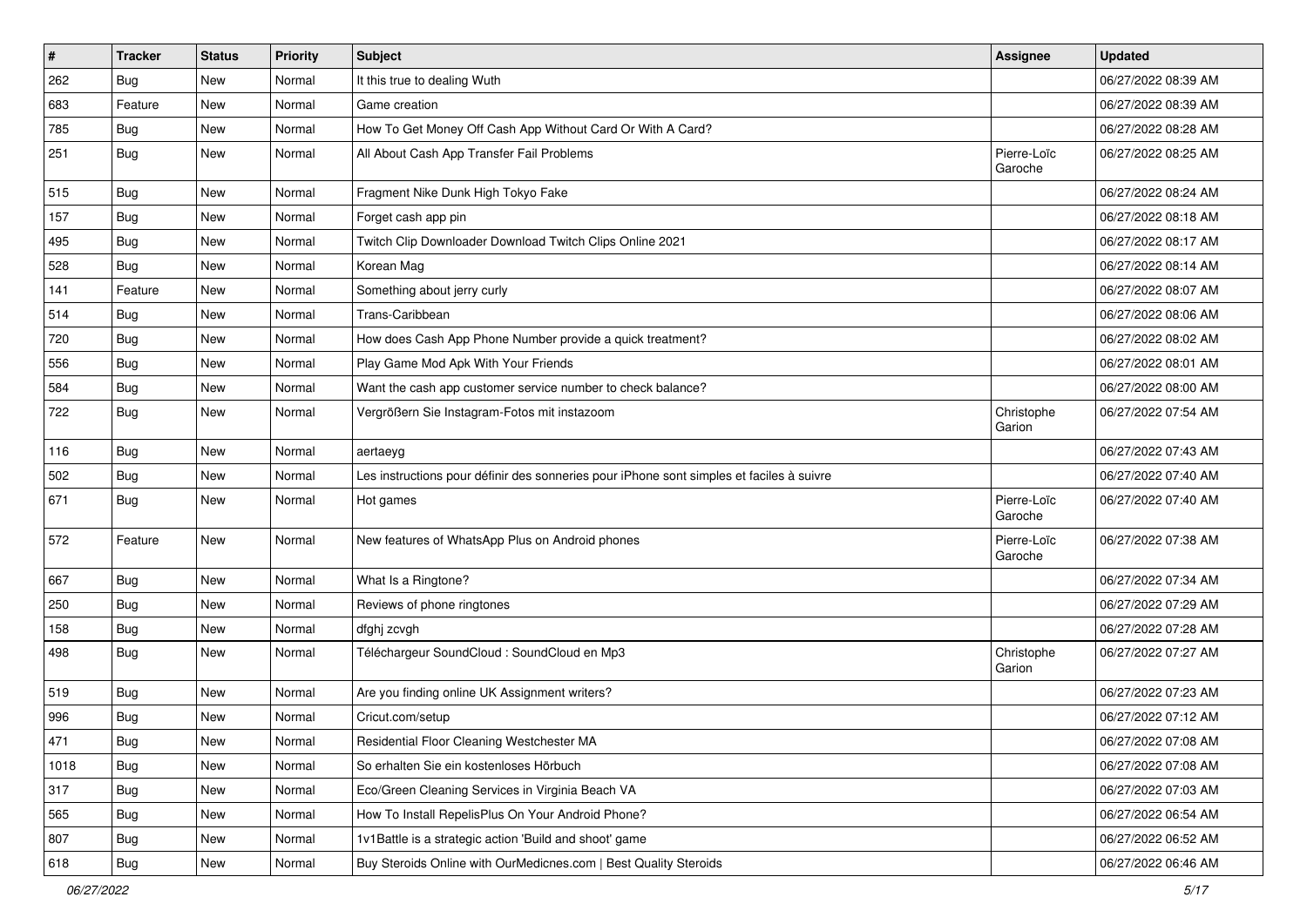| $\vert$ # | <b>Tracker</b> | <b>Status</b> | <b>Priority</b> | <b>Subject</b>                                                                         | <b>Assignee</b>        | <b>Updated</b>      |
|-----------|----------------|---------------|-----------------|----------------------------------------------------------------------------------------|------------------------|---------------------|
| 520       | <b>Bug</b>     | New           | Normal          | What Is The Major Role Of Cash.app/Help and Support Page?                              |                        | 06/27/2022 06:43 AM |
| 577       | Bug            | New           | Normal          | Follow these easy steps to make Admiral Casino Login                                   |                        | 06/27/2022 06:34 AM |
| 727       | Bug            | New           | Normal          | Drive for speed simulator mod apk                                                      | Pierre-Loïc<br>Garoche | 06/27/2022 06:33 AM |
| 507       | Bug            | New           | Normal          | central.bitdefender.com                                                                |                        | 06/27/2022 06:31 AM |
| 188       | Bug            | New           | Normal          | Why are university students buying assignments online?                                 | Pierre-Loïc<br>Garoche | 06/27/2022 06:19 AM |
| 505       | Bug            | New           | Normal          | www.trendmicro.com/activate                                                            |                        | 06/27/2022 06:15 AM |
| 669       | Feature        | New           | Normal          | Nursing Assignment Help                                                                |                        | 06/27/2022 06:12 AM |
| 797       | Bug            | New           | Normal          | Psychedelic                                                                            | Christophe<br>Garion   | 06/27/2022 06:07 AM |
| 487       | Bug            | New           | Normal          | Cheap Fake Dunks                                                                       |                        | 06/27/2022 06:01 AM |
| 665       | Feature        | New           | Normal          | Look for a dedicated help with finance assignment                                      |                        | 06/27/2022 05:56 AM |
| 588       | Bug            | New           | Normal          | YouTube Vanced Apk Manager App - Como instalá-lo                                       |                        | 06/27/2022 05:52 AM |
| 541       | <b>Bug</b>     | New           | Normal          | How to fix the cash app payment failed errors?                                         |                        | 06/27/2022 05:52 AM |
| 546       | Feature        | New           | Normal          | Quickbooks Error                                                                       |                        | 06/27/2022 05:51 AM |
| 689       | <b>Bug</b>     | <b>New</b>    | Normal          | How to use twitch.tv/activate?                                                         |                        | 06/27/2022 05:44 AM |
| 715       | Bug            | New           | Normal          | Puppy Playtime Descargar gratis                                                        |                        | 06/27/2022 05:42 AM |
| 808       | Bug            | New           | Normal          | Sinnvolle Guten-Morgen-Grüße                                                           |                        | 06/27/2022 05:41 AM |
| 985       | Bug            | New           | Normal          | Find out the vitality of Facebook Phone Number:                                        |                        | 06/27/2022 05:39 AM |
| 780       | <b>Bug</b>     | New           | Normal          | <b>Best Whatsapp Modified APKs</b>                                                     | Pierre-Loïc<br>Garoche | 06/27/2022 05:38 AM |
| 315       | Bug            | New           | Normal          | Dissertation help UK                                                                   |                        | 06/27/2022 05:29 AM |
| 484       | Bug            | New           | Normal          | UK best essay writing service                                                          |                        | 06/27/2022 05:20 AM |
| 527       | Feature        | New           | Normal          | My Teachers                                                                            |                        | 06/27/2022 05:14 AM |
| 534       | Bug            | New           | Normal          | Know how to initiate cash app refund by contacting the technical team                  | Pierre-Loïc<br>Garoche | 06/27/2022 05:06 AM |
| 805       | Bug            | New           | Normal          | Ketamine Online Store                                                                  | Christophe<br>Garion   | 06/27/2022 05:01 AM |
| 702       | Bug            | New           | Normal          | Avail Chime Customer Service to know How To Get Chime Bank Statement                   |                        | 06/27/2022 04:59 AM |
| 694       | Bug            | New           | Normal          | How to Get Guidance On How To Cash App Withdrawal Limit?                               | Christophe<br>Garion   | 06/27/2022 04:58 AM |
| 978       | Bug            | New           | Normal          | Delamore Lodge is a place to stay.                                                     |                        | 06/27/2022 04:57 AM |
| 209       | Bug            | New           | Normal          | Neglect to access old Cash App account considering message notice issue? Contact help. |                        | 06/27/2022 04:49 AM |
| 194       | <b>Bug</b>     | New           | Normal          | lace closure wigs                                                                      |                        | 06/27/2022 04:48 AM |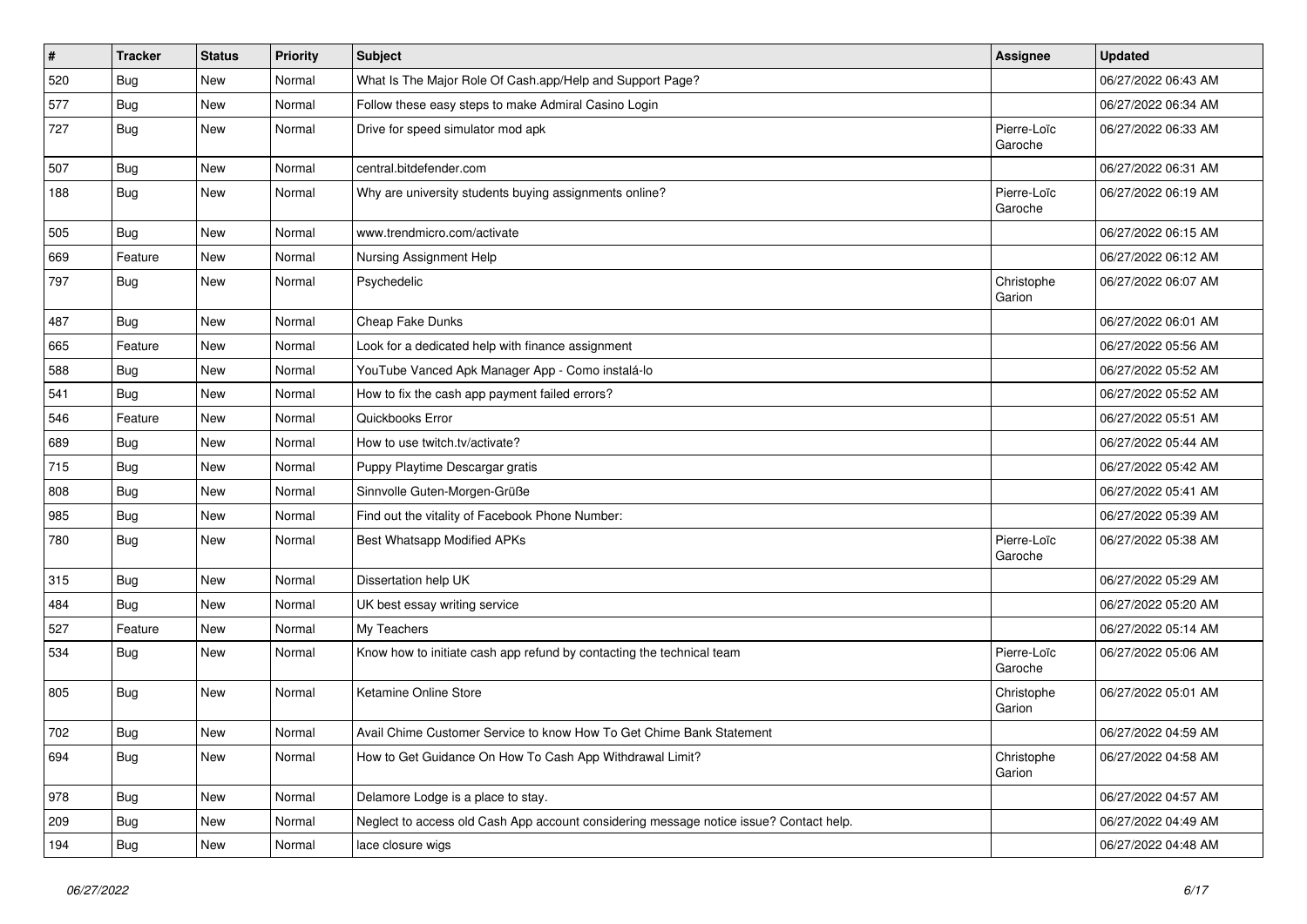| $\vert$ # | Tracker    | <b>Status</b> | Priority | <b>Subject</b>                                                                                                                                                                                                                                                        | <b>Assignee</b>        | <b>Updated</b>      |
|-----------|------------|---------------|----------|-----------------------------------------------------------------------------------------------------------------------------------------------------------------------------------------------------------------------------------------------------------------------|------------------------|---------------------|
| 173       | Feature    | New           | Normal   | private limited company registration                                                                                                                                                                                                                                  |                        | 06/27/2022 04:47 AM |
| 782       | <b>Bug</b> | New           | Normal   | Comment faire une sonnerie téléphonique                                                                                                                                                                                                                               |                        | 06/27/2022 04:47 AM |
| 278       | Bug        | New           | Normal   | Cash App Help & Solutions - Here You Will Get Better Assistance                                                                                                                                                                                                       |                        | 06/27/2022 04:41 AM |
| 1127      | <b>Bug</b> | New           | Normal   | Is there any support to find Google Feud answers?                                                                                                                                                                                                                     |                        | 06/27/2022 04:27 AM |
| 63        | Feature    | New           | Normal   | Skip normalization step in mutation generation if it possible                                                                                                                                                                                                         | Pierre-Loïc<br>Garoche | 06/27/2022 04:16 AM |
| 544       | <b>Bug</b> | New           | Normal   | Hey! I had a very cool idea to order our general picture on canvas for my family as a gift. But couldn't find a good<br>one. Once my friend advised me this article in which I found what I was looking for and gave a cool gift to my<br>family.                     |                        | 06/27/2022 04:10 AM |
| 596       | <b>Bug</b> | New           | Normal   | <b>Kids Games</b>                                                                                                                                                                                                                                                     |                        | 06/27/2022 04:08 AM |
| 823       | Feature    | New           | Normal   | How much does Disney Plus cost?                                                                                                                                                                                                                                       | Pierre-Loïc<br>Garoche | 06/27/2022 04:05 AM |
| 267       | Bug        | New           | Normal   | How To Use Internet Radio Services To Listen To Your Favorite Songs                                                                                                                                                                                                   |                        | 06/27/2022 04:05 AM |
| 200       | <b>Bug</b> | New           | Normal   | uiopi[o                                                                                                                                                                                                                                                               |                        | 06/27/2022 04:04 AM |
| 646       | Feature    | New           | Normal   | Collaborative Research Group                                                                                                                                                                                                                                          |                        | 06/27/2022 04:01 AM |
| 494       | Bug        | New           | Normal   | <b>Buy Discussion Post</b>                                                                                                                                                                                                                                            |                        | 06/27/2022 03:51 AM |
| 218       | Bug        | New           | Normal   | Popular Educational trends                                                                                                                                                                                                                                            |                        | 06/27/2022 03:49 AM |
| 656       | <b>Bug</b> | New           | Normal   | Kiwi Nutrition Facts And Health Benefits                                                                                                                                                                                                                              |                        | 06/27/2022 03:49 AM |
| 518       | Bug        | New           | Normal   | How To Check The Balance Of Cash App Account By Taking Cash App Support?                                                                                                                                                                                              |                        | 06/27/2022 03:46 AM |
| 672       | Bug        | New           | Normal   | The easiest way to delete ringtones on iPhone                                                                                                                                                                                                                         |                        | 06/27/2022 03:38 AM |
| 138       | <b>Bug</b> | New           | Normal   | own-sweethome                                                                                                                                                                                                                                                         |                        | 06/27/2022 03:36 AM |
| 74        | Bug        | New           | Normal   | const is not supported inside contract                                                                                                                                                                                                                                | Pierre-Loïc<br>Garoche | 06/27/2022 03:35 AM |
| 482       | <b>Bug</b> | New           | Normal   | <b>Text Window</b>                                                                                                                                                                                                                                                    |                        | 06/27/2022 03:29 AM |
| 593       | <b>Bug</b> | New           | Normal   | Eiffel Spark Ultimate C2 SN series is a fully synthetic range of advanced performance engine oils blended in high<br>performance fully synthetic (PAO - polyalphaolefin) basestocks fortified with advanced technology additive<br>system, specifically formulated to |                        | 06/27/2022 03:28 AM |
| 153       | Bug        | New           | Normal   | urgent loan online                                                                                                                                                                                                                                                    | Christophe<br>Garion   | 06/27/2022 03:27 AM |
| 966       | Bug        | New           | Normal   | How to Download the Filmes                                                                                                                                                                                                                                            |                        | 06/27/2022 03:25 AM |
| 740       | Feature    | New           | Normal   | Online Thesis Help USA                                                                                                                                                                                                                                                |                        | 06/27/2022 03:19 AM |
| 171       | Feature    | New           | Normal   | loan management system                                                                                                                                                                                                                                                |                        | 06/27/2022 03:18 AM |
| 119       | <b>Bug</b> | New           | Normal   | klhjigyu                                                                                                                                                                                                                                                              |                        | 06/27/2022 03:07 AM |
| 292       | <b>Bug</b> | New           | Normal   | Venmo to Cash App Transfer Of Money- Explore Here                                                                                                                                                                                                                     |                        | 06/27/2022 03:05 AM |
| 474       | <b>Bug</b> | New           | Normal   | Floor Waxing Arlington MA                                                                                                                                                                                                                                             |                        | 06/27/2022 03:03 AM |
| 175       | Feature    | New           | Normal   | All About Cash App Transfer Fail Problems                                                                                                                                                                                                                             |                        | 06/27/2022 02:59 AM |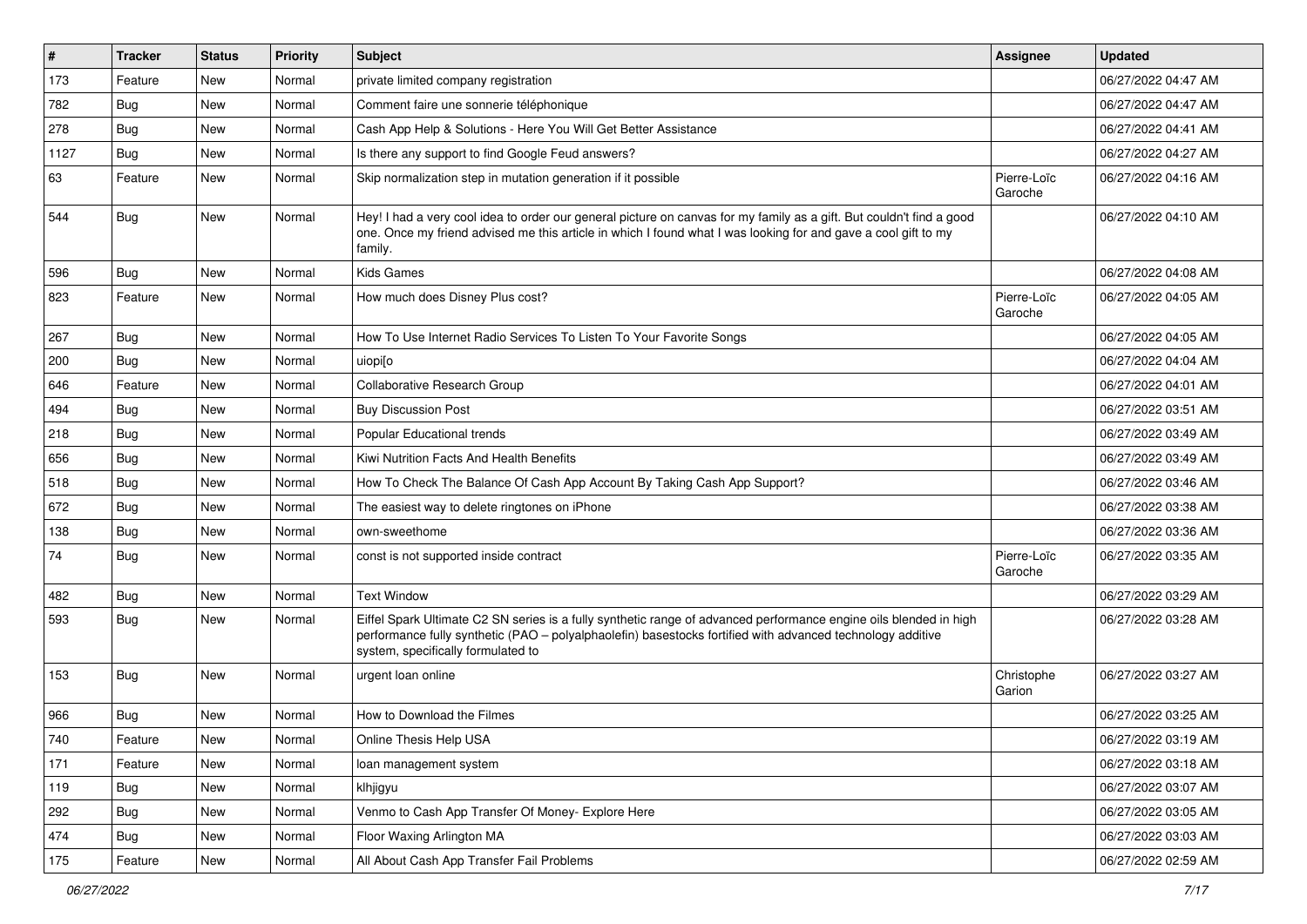| $\sharp$ | <b>Tracker</b> | <b>Status</b> | <b>Priority</b> | <b>Subject</b>                                                            | <b>Assignee</b>        | <b>Updated</b>      |
|----------|----------------|---------------|-----------------|---------------------------------------------------------------------------|------------------------|---------------------|
| 696      | <b>Bug</b>     | New           | Normal          | How to Install the TuMangaOnline App                                      |                        | 06/27/2022 02:49 AM |
| 468      | <b>Bug</b>     | <b>New</b>    | Normal          | Floor Cleaning Westchester MA                                             |                        | 06/27/2022 02:41 AM |
| 806      | Feature        | New           | Normal          | Go everywhere thanks to mapquest driving directions                       |                        | 06/27/2022 02:39 AM |
| 1112     | Bug            | New           | Normal          | What Cash App Policy Says If Random Person Sent Me Money On Cash App?     |                        | 06/27/2022 02:39 AM |
| 561      | Bug            | New           | Normal          | Enjoy the Full YouTube Premium Experience With YouTube Premium Membership |                        | 06/27/2022 02:37 AM |
| 569      | <b>Bug</b>     | New           | Normal          | What is the incoming and outgoing mail server for Outlook IMAP settings?  | Pierre-Loïc<br>Garoche | 06/27/2022 02:29 AM |
| 167      | <b>Bug</b>     | New           | Normal          | instant loan without documents                                            | Anonymous              | 06/27/2022 02:27 AM |
| 261      | <b>Bug</b>     | New           | Normal          | Ringtone Downloads - Easy Ways Come Up With Your Own Ringtones            |                        | 06/27/2022 02:23 AM |
| 1001     | <b>Bug</b>     | New           | Normal          | Venmo Keep Saying Error?                                                  |                        | 06/27/2022 02:20 AM |
| 1117     | <b>Bug</b>     | New           | Normal          | Equal Words - Word search game for PC and Windows Phone                   |                        | 06/27/2022 02:12 AM |
| 271      | Feature        | New           | Normal          | Fashion                                                                   |                        | 06/27/2022 02:07 AM |
| 488      | <b>Bug</b>     | New           | Normal          | Quick solution to solve cash app dispute by the technical team            |                        | 06/27/2022 02:04 AM |
| 632      | <b>Bug</b>     | New           | Normal          | CheapestMedsShop   100% Safe Medicines Online in UK & AUS.                |                        | 06/27/2022 02:04 AM |
| 616      | <b>Bug</b>     | <b>New</b>    | Normal          | Buy Anavar Tablets   Anavar For Sale in USA, UK & Australia               |                        | 06/27/2022 02:02 AM |
| 196      | <b>Bug</b>     | New           | Normal          | Homoeobazaar For Homeopathy Medicines                                     |                        | 06/27/2022 01:58 AM |
| 372      | <b>Bug</b>     | New           | Normal          | Auto Transport Services in Arlington County VA                            |                        | 06/27/2022 01:42 AM |
| 180      | Feature        | New           | Normal          | homoeobazaar                                                              |                        | 06/27/2022 01:39 AM |
| 693      | Feature        | New           | Normal          | How To Get My Money Back From The Cash App To Your Wallet?                |                        | 06/27/2022 01:31 AM |
| 154      | <b>Bug</b>     | New           | Normal          | fdgyyrut gyrtrw                                                           |                        | 06/27/2022 01:21 AM |
| 139      | Bug            | New           | Normal          | relseo                                                                    |                        | 06/27/2022 01:20 AM |
| 611      | Feature        | New           | Normal          | Buy All Modafinil & Armodafinil Tablets @Buy Modafinil US                 |                        | 06/27/2022 01:12 AM |
| 149      | Bug            | New           | Normal          | dftgy                                                                     |                        | 06/27/2022 01:11 AM |
| 522      | Feature        | New           | Normal          | Can You Check App Limits, If Cash app won't let me send money?            |                        | 06/27/2022 01:06 AM |
| 114      | <b>Bug</b>     | New           | Normal          | Medical Research Writing Services                                         |                        | 06/27/2022 12:57 AM |
| 648      | Feature        | New           | Normal          | <b>Plum Health Benefits</b>                                               |                        | 06/27/2022 12:54 AM |
| 758      | <b>Bug</b>     | New           | Normal          | How Do I Study Consistently For Hours?                                    |                        | 06/27/2022 12:49 AM |
| 651      | <b>Bug</b>     | <b>New</b>    | Normal          | Salmon Health Benefits                                                    |                        | 06/27/2022 12:42 AM |
| 557      | Feature        | New           | Normal          | <b>Business Law Assignment Help</b>                                       |                        | 06/27/2022 12:38 AM |
| 684      | Bug            | New           | Normal          | Difference between paper map and online map                               |                        | 06/27/2022 12:34 AM |
| 998      | Bug            | New           | Normal          | Is It Hard to Solve Wordle An                                             |                        | 06/27/2022 12:24 AM |
| 612      | <b>Bug</b>     | New           | Normal          | Luxury Slingshot Rental                                                   |                        | 06/27/2022 12:17 AM |
| 511      | Feature        | New           | Normal          | Fashion                                                                   | Anonymous              | 06/27/2022 12:17 AM |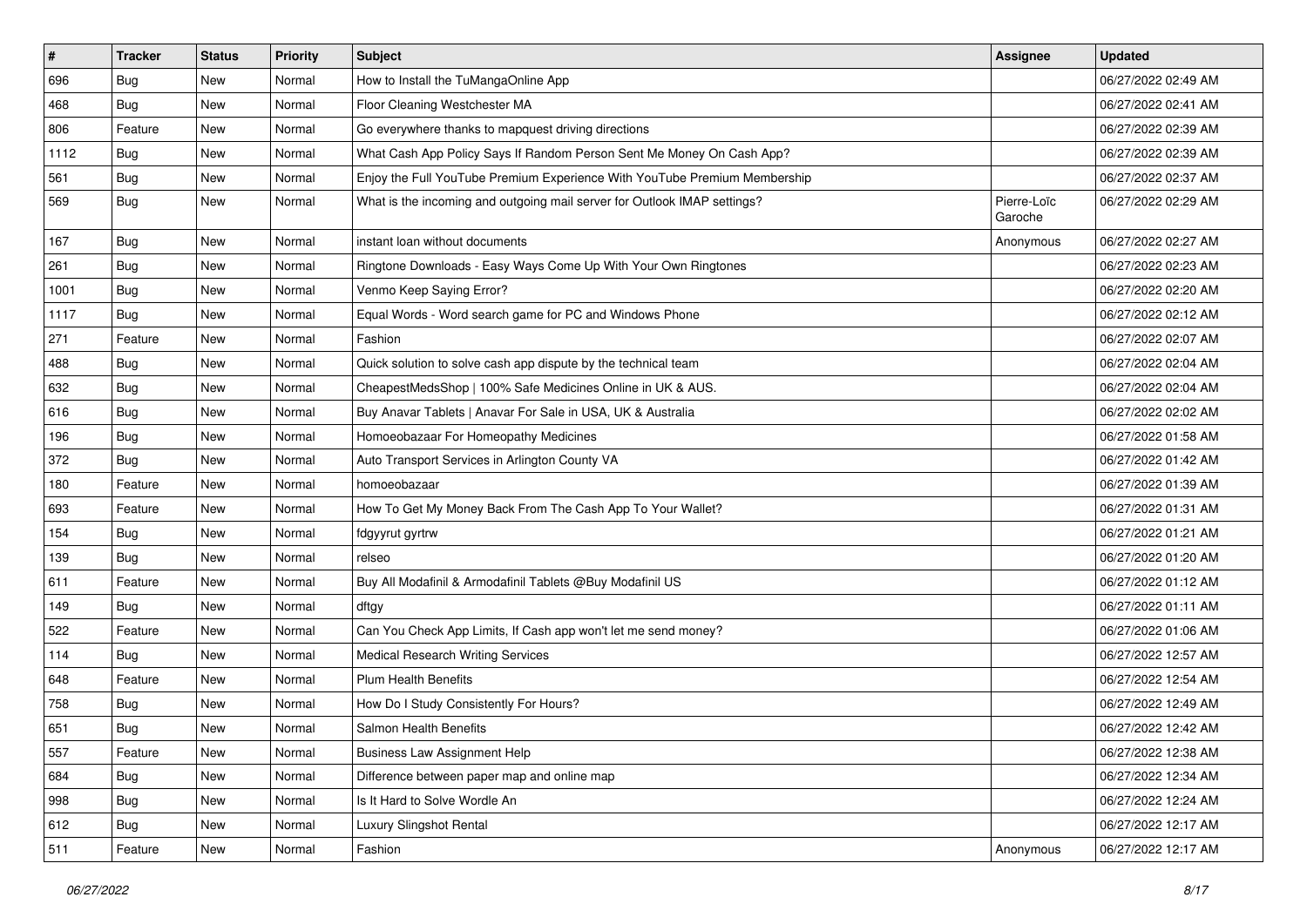| #   | <b>Tracker</b> | <b>Status</b> | <b>Priority</b> | Subject                                                                    | <b>Assignee</b>        | <b>Updated</b>      |
|-----|----------------|---------------|-----------------|----------------------------------------------------------------------------|------------------------|---------------------|
| 619 | <b>Bug</b>     | New           | Normal          | Online Trusted Medicine Store in US for Health - Genericmedsupply          |                        | 06/27/2022 12:12 AM |
| 595 | Bug            | New           | Normal          | RFM Online - une révolution dans la gestion de l'identité numérique        |                        | 06/27/2022 12:05 AM |
| 143 | <b>Bug</b>     | New           | Normal          | Bob lace front wigs                                                        |                        | 06/26/2022 11:52 PM |
| 643 | <b>Bug</b>     | New           | Normal          | Oreo TV Apk Download                                                       |                        | 06/26/2022 11:50 PM |
| 159 | Bug            | New           | Normal          | xfguih njgkh                                                               |                        | 06/26/2022 11:38 PM |
| 697 | <b>Bug</b>     | New           | Normal          | How to Descargar Pura TV For Android                                       |                        | 06/26/2022 11:36 PM |
| 224 | Feature        | New           | Normal          | Instant Personal Loan                                                      | Pierre-Loïc<br>Garoche | 06/26/2022 11:33 PM |
| 145 | Bug            | New           | Normal          | abdulbaissagar                                                             |                        | 06/26/2022 11:32 PM |
| 992 | <b>Bug</b>     | New           | Normal          | So vergrößern Sie Ihr Instagram-Profilbild                                 |                        | 06/26/2022 11:29 PM |
| 748 | <b>Bug</b>     | New           | Normal          | Il y a quelques façons d'obtenir des sonneries gratuites pour votre iPhone |                        | 06/26/2022 11:24 PM |
| 815 | <b>Bug</b>     | New           | Normal          | how do i call cash app customer service                                    | Xavier Thirioux        | 06/26/2022 10:54 PM |
| 571 | <b>Bug</b>     | New           | Normal          | How may the Cash app dispute your trade?                                   | Pierre-Loïc<br>Garoche | 06/26/2022 10:48 PM |
| 962 | <b>Bug</b>     | New           | Normal          | Kostenlose Hörbücher                                                       |                        | 06/26/2022 10:45 PM |
| 774 | Bug            | New           | Normal          | Follow proper initiatives                                                  |                        | 06/26/2022 10:40 PM |
| 545 | Feature        | New           | Normal          | Best Canvas Print Company                                                  |                        | 06/26/2022 10:28 PM |
| 719 | <b>Bug</b>     | New           | Normal          | How Do I Send \$5000 Through Cash App Account With Ease?                   |                        | 06/26/2022 10:14 PM |
| 533 | Bug            | New           | Normal          | How to complete the homework assignments in economics in the easiest way?  |                        | 06/26/2022 10:12 PM |
| 938 | <b>Bug</b>     | New           | Normal          | Would you like to have your own ringtone                                   | Christophe<br>Garion   | 06/26/2022 09:54 PM |
| 645 | <b>Bug</b>     | New           | Normal          | thong tin chinh xac nhat hom nay                                           |                        | 06/26/2022 09:46 PM |
| 647 | Feature        | New           | Normal          | <b>Cranberry Health Benefits</b>                                           |                        | 06/26/2022 09:45 PM |
| 764 | <b>Bug</b>     | New           | Normal          | What is available to see what I can watch HBO Max?                         |                        | 06/26/2022 08:52 PM |
| 576 | <b>Bug</b>     | New           | Normal          | So laden Sie ein Instagram-Bild herunter                                   |                        | 06/26/2022 08:46 PM |
| 769 | Bug            | New           | Normal          | check my cash app                                                          |                        | 06/26/2022 08:33 PM |
| 605 | Feature        | New           | Normal          | What will the future of logo design be like?                               |                        | 06/26/2022 08:25 PM |
| 280 | <b>Bug</b>     | New           | Normal          | Pacific Web Design                                                         |                        | 06/26/2022 08:18 PM |
| 512 | I Bug          | New           | Normal          | The Importance Of Using Custom Writing Services                            |                        | 06/26/2022 08:04 PM |
| 460 | <b>Bug</b>     | New           | Normal          | Floor Cleaning Medford MA                                                  |                        | 06/26/2022 08:00 PM |
| 201 | <b>Bug</b>     | New           | Normal          | closure wig                                                                |                        | 06/26/2022 07:50 PM |
| 302 | <b>Bug</b>     | New           | Normal          | Auto Electrical Repair Services in Norcross GA                             |                        | 06/26/2022 07:49 PM |
| 939 | Bug            | New           | Normal          | Ability to change sound notifications                                      | Christophe<br>Garion   | 06/26/2022 07:37 PM |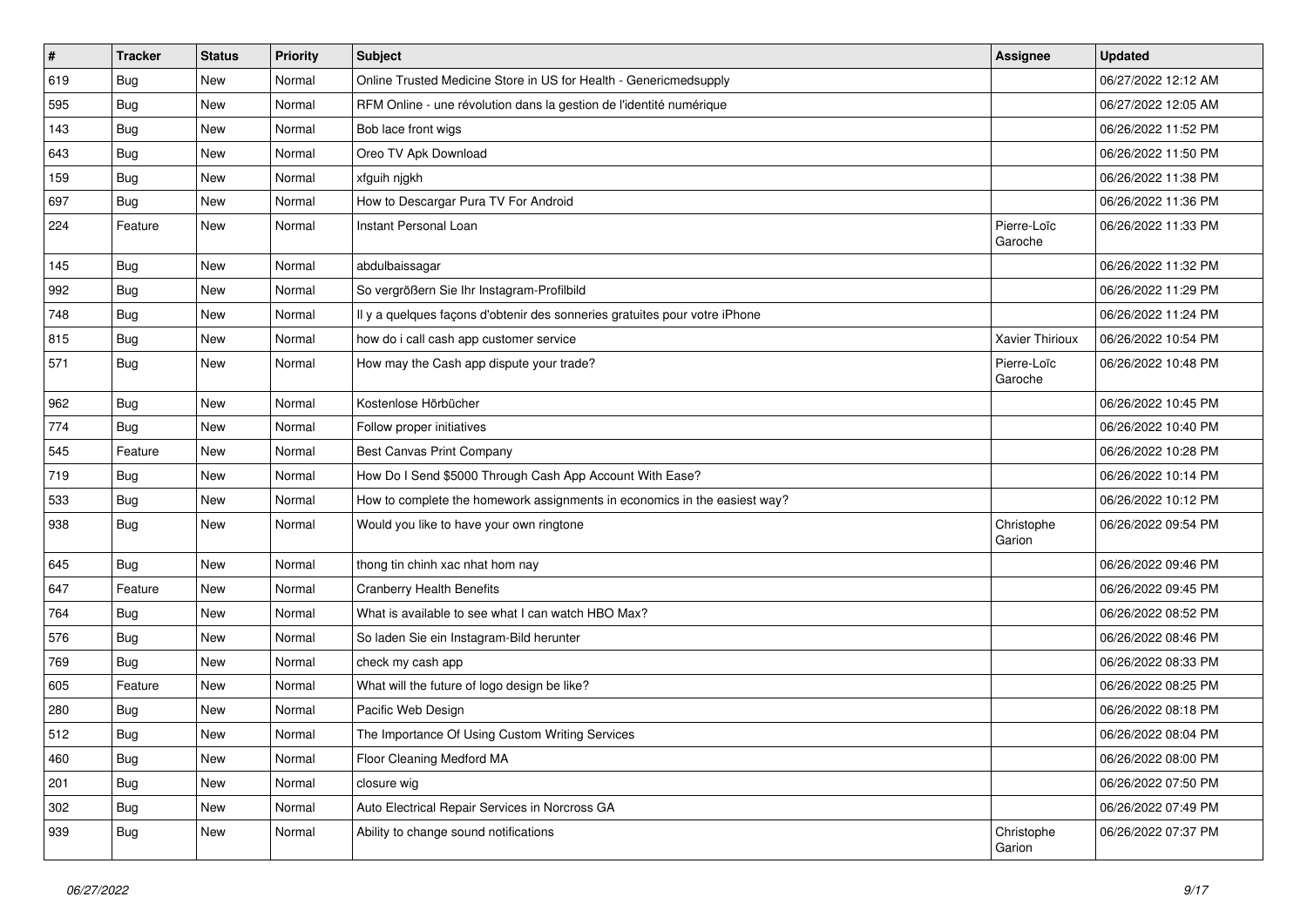| $\vert$ # | <b>Tracker</b> | <b>Status</b> | <b>Priority</b> | <b>Subject</b>                                             | <b>Assignee</b> | <b>Updated</b>      |
|-----------|----------------|---------------|-----------------|------------------------------------------------------------|-----------------|---------------------|
| 970       | <b>Bug</b>     | New           | Normal          | The Amount Of Time Does Cash App Direct Deposit Time Take? |                 | 06/26/2022 07:32 PM |
| 655       | Bug            | New           | Normal          | <b>Eggplant Health Benefits</b>                            |                 | 06/26/2022 07:21 PM |
| 773       | Bug            | New           | Normal          | Spades - Play online free                                  |                 | 06/26/2022 07:18 PM |
| 132       | Bug            | New           | Normal          | concrete-everything                                        |                 | 06/26/2022 06:56 PM |
| 1104      | Bug            | New           | Normal          | Idle game fix bug                                          |                 | 06/26/2022 06:52 PM |
| 690       | Bug            | New           | Normal          | campervan hire                                             |                 | 06/26/2022 06:47 PM |
| 752       | <b>Bug</b>     | New           | Normal          | Plagerism checker                                          |                 | 06/26/2022 06:33 PM |
| 795       | Bug            | <b>New</b>    | Normal          | Drift Boss - Exciting Race                                 |                 | 06/26/2022 06:32 PM |
| 529       | Bug            | New           | Normal          | Thop TV APK - Free Download for Android                    |                 | 06/26/2022 06:28 PM |
| 1108      | <b>Bug</b>     | New           | Normal          | Six Guns Mod Apk Answers Your Questions                    |                 | 06/26/2022 06:26 PM |
| 901       | Feature        | New           | Normal          | good game ever                                             |                 | 06/26/2022 06:25 PM |
| 585       | <b>Bug</b>     | New           | Normal          | What is cash app help number?                              |                 | 06/26/2022 06:21 PM |
| 787       | Bug            | New           | Normal          | Assured Assignment Help                                    |                 | 06/26/2022 06:14 PM |
| 825       | <b>Bug</b>     | New           | Normal          | Lucky Patcher Download                                     |                 | 06/26/2022 06:09 PM |
| 1096      | <b>Bug</b>     | New           | Normal          | Race and experience new life.                              |                 | 06/26/2022 06:07 PM |
| 794       | Feature        | New           | Normal          | Safe place to buy fifa coins                               |                 | 06/26/2022 06:07 PM |
| 810       | Feature        | New           | Normal          | how to remove viruses from a phone                         |                 | 06/26/2022 06:05 PM |
| 129       | <b>Bug</b>     | New           | Normal          | xcvgbgh                                                    |                 | 06/26/2022 06:01 PM |
| 730       | <b>Bug</b>     | New           | Normal          | Canon IJ Network Tool                                      |                 | 06/26/2022 05:51 PM |
| 802       | Bug            | New           | Normal          | Who Is an ETL Engineer                                     |                 | 06/26/2022 05:48 PM |
| 170       | Feature        | New           | Normal          | top mba colleges in bangalore                              |                 | 06/26/2022 05:46 PM |
| 126       | Feature        | New           | Normal          | Stussy Air Force 1 replica                                 |                 | 06/26/2022 05:46 PM |
| 151       | Feature        | New           | Normal          | Law Essay Writing Service - Assignments Planet             |                 | 06/26/2022 05:42 PM |
| 123       | <b>Bug</b>     | New           | Normal          | https://www.reddit.com/r/NRLgrandfinal2020/                |                 | 06/26/2022 05:36 PM |
| 1116      | Bug            | New           | Normal          | ipTV smarts pro                                            |                 | 06/26/2022 05:34 PM |
| 974       | Bug            | New           | Normal          | Watch NCAA Football Live Streaming Free                    |                 | 06/26/2022 05:33 PM |
| 469       | <b>Bug</b>     | New           | Normal          | Germs Removal Westchester MA                               |                 | 06/26/2022 05:31 PM |
| 622       | <b>Bug</b>     | New           | Normal          | CheapestMedsShop   100% Safe Medicines Online in UK & AUS. |                 | 06/26/2022 05:27 PM |
| 1098      | Bug            | New           | Normal          | Life of a Fisherman                                        |                 | 06/26/2022 05:16 PM |
| 285       | Bug            | New           | Normal          | Have you ever written an essay?                            |                 | 06/26/2022 05:15 PM |
| 673       | <b>Bug</b>     | New           | Normal          | Learn the basics of pixel art - Clear grid                 |                 | 06/26/2022 04:57 PM |
| 220       | Feature        | New           | Normal          | essay writing services                                     |                 | 06/26/2022 04:55 PM |
| 666       | <b>Bug</b>     | New           | Normal          | 470+ pages à colorier de Noël                              |                 | 06/26/2022 04:55 PM |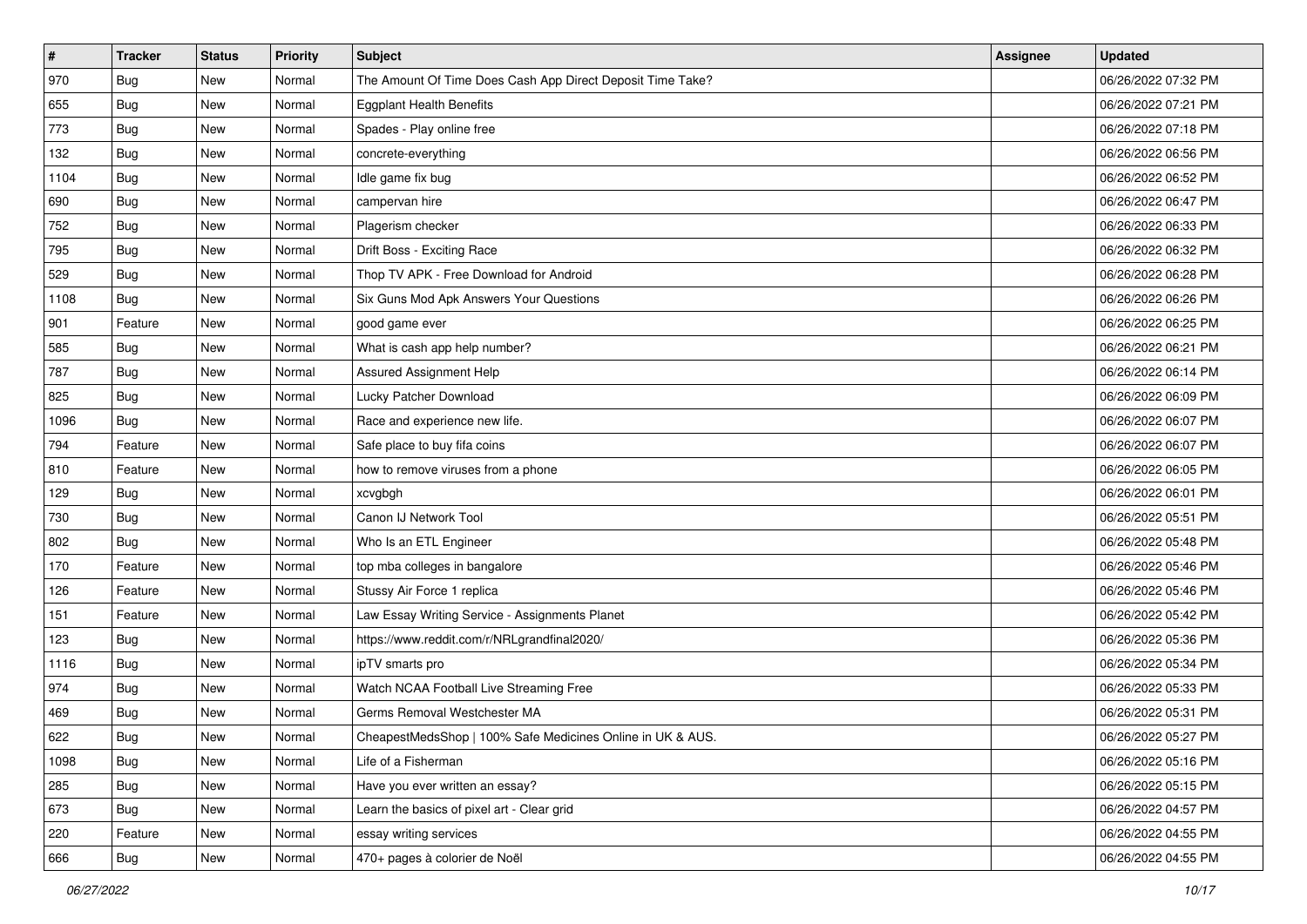| $\vert$ # | <b>Tracker</b> | <b>Status</b> | Priority | <b>Subject</b>                                                             | <b>Assignee</b>        | <b>Updated</b>      |
|-----------|----------------|---------------|----------|----------------------------------------------------------------------------|------------------------|---------------------|
| 535       | <b>Bug</b>     | New           | Normal   | Getting Tangled Problems When You Try To Apply For Cash App Delete Account | Christophe<br>Garion   | 06/26/2022 04:51 PM |
| 940       | Bug            | New           | Normal   | What is Plex and Is Plex Legal?                                            |                        | 06/26/2022 04:50 PM |
| 809       | <b>Bug</b>     | New           | Normal   | Smash Karts - immerse yourself in the exciting race                        |                        | 06/26/2022 04:49 PM |
| 610       | Feature        | New           | Normal   | CheapestMedsShop 100% Safe Medicines Online in USA UK & AUS.               |                        | 06/26/2022 04:35 PM |
| 120       | Bug            | New           | Normal   | ghfjtkx                                                                    | Pierre-Loïc<br>Garoche | 06/26/2022 04:31 PM |
| 750       | Bug            | New           | Normal   | Create a Report Template                                                   |                        | 06/26/2022 04:27 PM |
| 601       | Bug            | New           | Normal   | Best Essay Writing Service UK                                              | Pierre-Loïc<br>Garoche | 06/26/2022 04:23 PM |
| 1097      | Bug            | New           | Normal   | Race and experience new life.                                              |                        | 06/26/2022 04:22 PM |
| 712       | <b>Bug</b>     | New           | Normal   | <b>Tips and Tricks</b>                                                     |                        | 06/26/2022 04:19 PM |
| 631       | Bug            | New           | Normal   | How Can I Load Cash App Card at Walmart straight away?                     |                        | 06/26/2022 04:07 PM |
| 732       | <b>Bug</b>     | New           | Normal   | Get rectifications steps about why cash app transfer failed                |                        | 06/26/2022 03:28 PM |
| 284       | <b>Bug</b>     | New           | Normal   | All About Cash App Transfer Fail Problems                                  |                        | 06/26/2022 03:15 PM |
| 193       | Bug            | New           | Normal   | 18% Discount on Homeopathic medicines                                      |                        | 06/26/2022 03:13 PM |
| 674       | Bug            | New           | Normal   | The best game in 2021                                                      | Pierre-Loïc<br>Garoche | 06/26/2022 03:10 PM |
| 592       | Bug            | New           | Normal   | Deezer Premium APK - Baixe músicas de qualquer lugar do mundo de graça     |                        | 06/26/2022 02:55 PM |
| 649       | Feature        | New           | Normal   | Pear Health Benefits                                                       |                        | 06/26/2022 02:53 PM |
| 247       | Bug            | New           | Normal   | best 4 Channel Amp                                                         |                        | 06/26/2022 02:47 PM |
| 582       | <b>Bug</b>     | New           | Normal   | Cash App Won't Let Me Send Money If There Is A Low Balance Available       | Pierre-Loïc<br>Garoche | 06/26/2022 02:39 PM |
| 573       | Bug            | New           | Normal   | Experimente lo mejor en la aplicación Apk de juegos gratis                 |                        | 06/26/2022 02:11 PM |
| 961       | <b>Bug</b>     | New           | Normal   | TeaTv is an Android                                                        |                        | 06/26/2022 02:02 PM |
| 589       | Bug            | New           | Normal   | How can I get the cash app phone number of customer support?               |                        | 06/26/2022 01:59 PM |
| 754       | <b>Bug</b>     | New           | Normal   | Cómo descargar tonos gratis de teléfono celular                            |                        | 06/26/2022 01:56 PM |
| 568       | <b>Bug</b>     | New           | Normal   | Instale a versão mais recente do YouTube Premium                           |                        | 06/26/2022 01:53 PM |
| 768       | Bug            | New           | Normal   | Where can you buy best jackets online?                                     |                        | 06/26/2022 01:50 PM |
| 144       | Bug            | New           | Normal   | curly bob lace front wigs                                                  |                        | 06/26/2022 01:44 PM |
| 705       | <b>Bug</b>     | New           | Normal   | wuxiaworld                                                                 |                        | 06/26/2022 01:43 PM |
| 784       | <b>Bug</b>     | New           | Normal   | How To Add Money On Cash App Card And Check The Funds?                     |                        | 06/26/2022 01:43 PM |
| 553       | <b>Bug</b>     | New           | Normal   | Cinema HD APK - Free Movie Enjoyment App on Android                        |                        | 06/26/2022 01:39 PM |
| 735       | <b>Bug</b>     | New           | Normal   | A quick fix of how to get money back from cash app stocks                  |                        | 06/26/2022 01:31 PM |
| 265       | <b>Bug</b>     | New           | Normal   | 3 Faq's On Downloading To Your Apple Ipod                                  |                        | 06/26/2022 01:26 PM |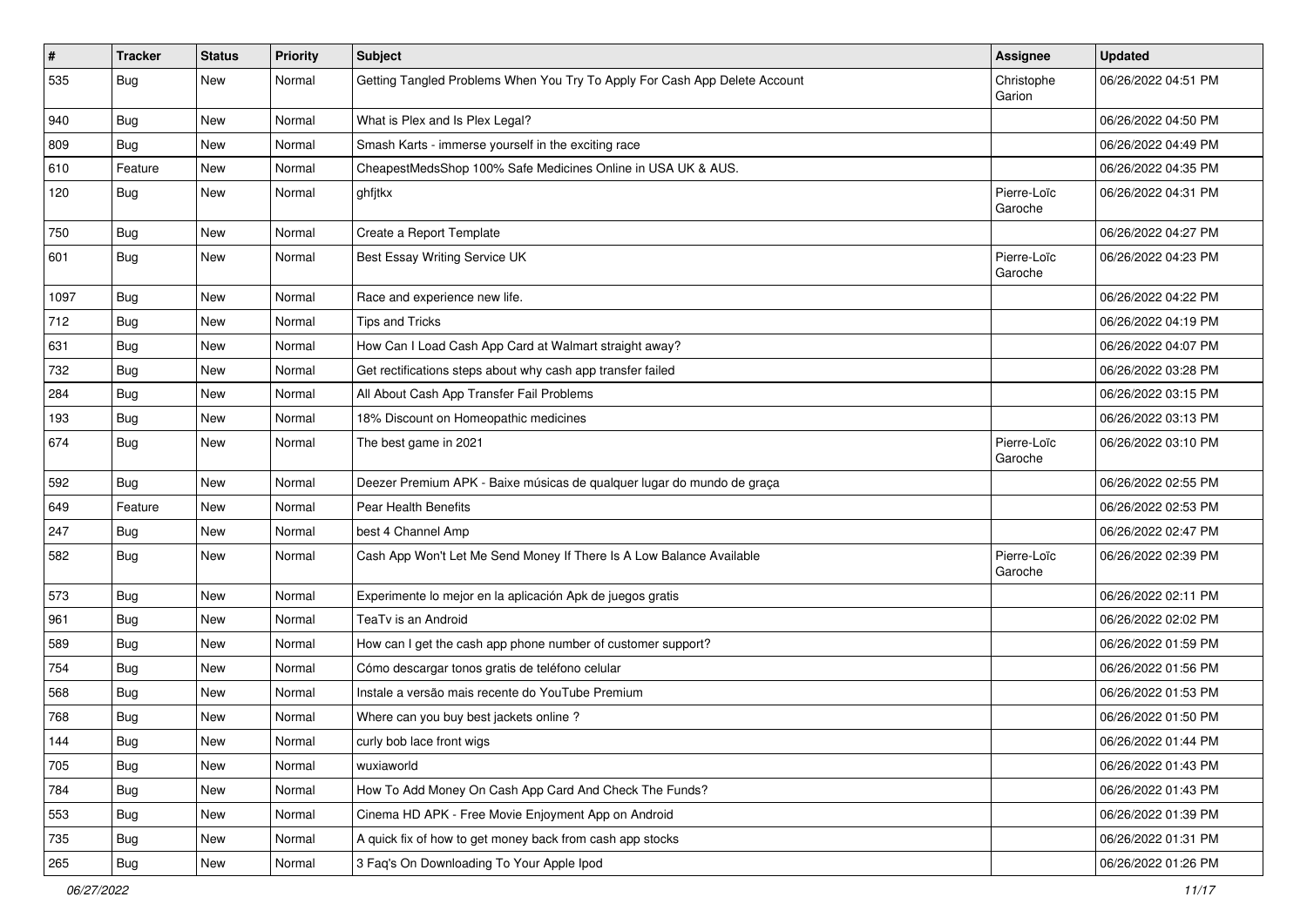| $\vert$ # | <b>Tracker</b> | <b>Status</b> | <b>Priority</b> | <b>Subject</b>                                                                | <b>Assignee</b>        | <b>Updated</b>      |
|-----------|----------------|---------------|-----------------|-------------------------------------------------------------------------------|------------------------|---------------------|
| 623       | Bug            | New           | Normal          | Listen to online radio stations for mobile phones                             |                        | 06/26/2022 01:20 PM |
| 759       | Bug            | New           | Normal          | Canon IJ Network Tool                                                         | Pierre-Loïc<br>Garoche | 06/26/2022 01:17 PM |
| 510       | Feature        | New           | Normal          | Fashion                                                                       | Anonymous              | 06/26/2022 01:11 PM |
| 88        | Bug            | New           | Normal          | kind2 output: When for node arguments                                         | Pierre-Loïc<br>Garoche | 06/26/2022 01:11 PM |
| 555       | Bug            | New           | Normal          | web design development in hyderabad                                           |                        | 06/26/2022 01:08 PM |
| 664       | Bug            | New           | Normal          | Tea TV Apk Download - The Best Way to Watch Movies Offline                    |                        | 06/26/2022 12:59 PM |
| 811       | Bug            | New           | Normal          | Canon IJ Network Tool                                                         |                        | 06/26/2022 12:58 PM |
| 136       | Bug            | New           | Normal          | snappow                                                                       |                        | 06/26/2022 12:51 PM |
| 189       | Bug            | New           | Normal          | <b>College Biology Writing Services</b>                                       |                        | 06/26/2022 12:50 PM |
| 922       | Bug            | New           | Normal          | Why Is The Need For Assignment Writing Services?                              |                        | 06/26/2022 12:42 PM |
| 783       | Bug            | New           | Normal          | How Do I Determine The Reasons And Solutions To Fix Cash App Transfer Failed? |                        | 06/26/2022 12:30 PM |
| 749       | Bug            | New           | Normal          | The Best Bubble Shooter Game for Android                                      |                        | 06/26/2022 12:12 PM |
| 941       | Bug            | New           | Normal          | is Disney Now and Disney Plus different?                                      |                        | 06/26/2022 12:10 PM |
| 1115      | Bug            | New           | Normal          | How to access your saved favorite Tiktok                                      |                        | 06/26/2022 12:01 PM |
| 466       | Bug            | New           | Normal          | Floor Stripping Westchester MA                                                |                        | 06/26/2022 11:57 AM |
| 549       | Bug            | New           | Normal          | Radio Luisteren                                                               |                        | 06/26/2022 11:56 AM |
| 260       | Bug            | New           | Normal          | Web Design Services Near Me                                                   |                        | 06/26/2022 11:55 AM |
| 264       | Bug            | New           | Normal          | We Buy Your Unwanted Car                                                      | Corentin<br>Lauverjat  | 06/26/2022 11:42 AM |
| 150       | Bug            | New           | Normal          | dfgh                                                                          |                        | 06/26/2022 11:41 AM |
| 1120      | <b>Bug</b>     | New           | Normal          | Summary of 5 best coloring apps on phones                                     |                        | 06/26/2022 11:32 AM |
| 231       | Bug            | New           | Normal          | Is the ringtone download difficult or not?                                    | Pierre-Loïc<br>Garoche | 06/26/2022 11:30 AM |
| 230       | Bug            | New           | Normal          | Add Money To Cash App Card - Auto Cash Apps                                   |                        | 06/26/2022 11:25 AM |
| 698       | Feature        | New           | Normal          | Connect with cash app representative to ask about cash app flip scam          |                        | 06/26/2022 11:24 AM |
| 574       | <b>Bug</b>     | New           | Normal          | How to fix the Epson printer offline issue due to a wired connection?         |                        | 06/26/2022 11:19 AM |
| 620       | <b>Bug</b>     | New           | Normal          | Viagra Meds: Fastest & Quick Delivery On Your Doorstep - USA                  |                        | 06/26/2022 11:15 AM |
| 604       | <b>Bug</b>     | New           | Normal          | Idle Game Online                                                              |                        | 06/26/2022 11:11 AM |
| 473       | Bug            | New           | Normal          | Floor Stripping Arlington MA                                                  |                        | 06/26/2022 11:10 AM |
| 257       | <b>Bug</b>     | New           | Normal          | Best latte machines                                                           |                        | 06/26/2022 11:07 AM |
| 788       | <b>Bug</b>     | New           | Normal          | Intro Maker Mod APK                                                           |                        | 06/26/2022 11:01 AM |
| 470       | <b>Bug</b>     | New           | Normal          | Commercial Floor Cleaning Westchester MA                                      |                        | 06/26/2022 10:56 AM |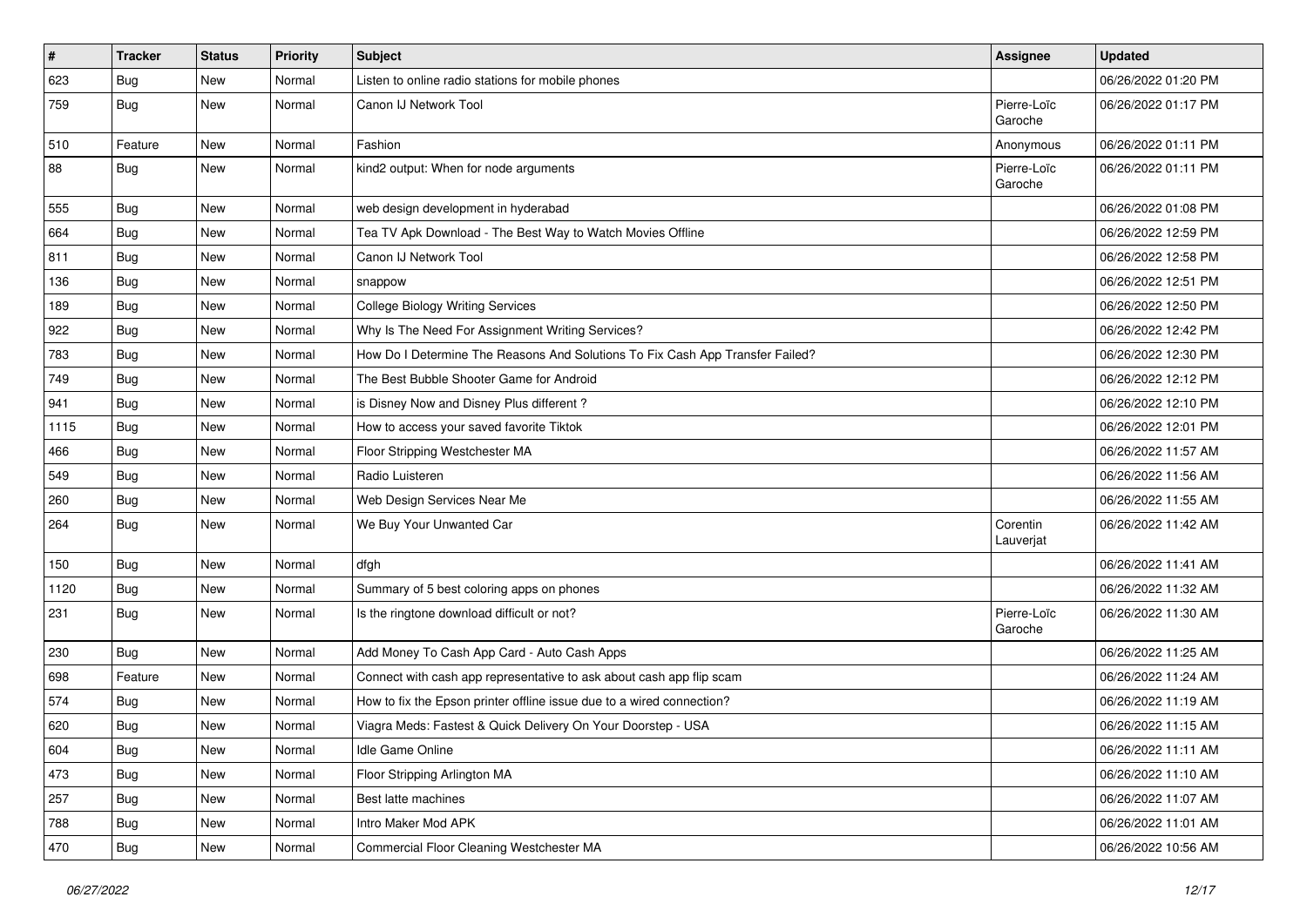| $\vert$ # | <b>Tracker</b> | <b>Status</b> | <b>Priority</b> | <b>Subject</b>                                                                                                                                           | Assignee               | <b>Updated</b>      |
|-----------|----------------|---------------|-----------------|----------------------------------------------------------------------------------------------------------------------------------------------------------|------------------------|---------------------|
| 140       | <b>Bug</b>     | New           | Normal          | sugarbalanceusa                                                                                                                                          |                        | 06/26/2022 10:54 AM |
| 567       | <b>Bug</b>     | New           | Normal          | Singapore assignment help                                                                                                                                |                        | 06/26/2022 10:52 AM |
| 118       | Bug            | New           | Normal          | golf                                                                                                                                                     | Anonymous              | 06/26/2022 10:39 AM |
| 547       | <b>Bug</b>     | <b>New</b>    | Normal          | Get rid of the issue of cash app down by calling experts.                                                                                                |                        | 06/26/2022 10:38 AM |
| 952       | <b>Bug</b>     | New           | Normal          | Canon IJ Network Tool                                                                                                                                    |                        | 06/26/2022 10:35 AM |
| 662       | <b>Bug</b>     | New           | Normal          | Oreo TV Download - The Easiest Way to Watch Live TV                                                                                                      |                        | 06/26/2022 10:14 AM |
| 581       | Bug            | New           | Normal          | E-Learning Course Help                                                                                                                                   |                        | 06/26/2022 10:14 AM |
| 597       | <b>Bug</b>     | New           | Normal          | Universo s / f Download                                                                                                                                  |                        | 06/26/2022 10:14 AM |
| 617       | <b>Bug</b>     | New           | Normal          | Buy Vidalista Tablets (Tadalafil) at [\$25 OFF + Free Shipping] Vidalistatablets                                                                         |                        | 06/26/2022 10:11 AM |
| 967       | Feature        | New           | Normal          | stream live nfl games free online                                                                                                                        |                        | 06/26/2022 10:09 AM |
| 993       | <b>Bug</b>     | New           | Normal          | IO Games Free Online                                                                                                                                     |                        | 06/26/2022 09:41 AM |
| 989       | Bug            | New           | Normal          | Barewoods Wax Cigar                                                                                                                                      |                        | 06/26/2022 09:19 AM |
| 1111      | Bug            | <b>New</b>    | Normal          | LOLBeans is a fun battle royale game where you race with other players while avoiding obstacles. Reach the end<br>of the course in competitive gameplay! |                        | 06/26/2022 09:17 AM |
| 706       | Bug            | New           | Normal          | How Can You Cancel A Cash App Payment Without Any Prior Information?                                                                                     |                        | 06/26/2022 09:13 AM |
| 1109      | Feature        | New           | Normal          | Six Guns Mod Apk Answers Your Questions                                                                                                                  | Christophe<br>Garion   | 06/26/2022 09:12 AM |
| 613       | Bug            | New           | Normal          | Buy Aspadol 100mg Tab Online in US, UK, AU   Erospharmacy                                                                                                |                        | 06/26/2022 09:10 AM |
| 142       | Feature        | New           | Normal          | About ashimary hair                                                                                                                                      |                        | 06/26/2022 09:07 AM |
| 115       | Bug            | New           | Normal          | <b>NFL LIVE STREAM</b>                                                                                                                                   |                        | 06/26/2022 08:48 AM |
| 958       | <b>Bug</b>     | New           | Normal          | Avail Cash app support service to know Sutton bank cash app number                                                                                       |                        | 06/26/2022 08:46 AM |
| 658       | Bug            | New           | Normal          | Watermelon Nutrition Facts And Health Benefits                                                                                                           |                        | 06/26/2022 08:33 AM |
| 984       | <b>Bug</b>     | New           | Normal          | How to disable, permanently delete Twitter account on phone, PC                                                                                          |                        | 06/26/2022 08:28 AM |
| 747       | <b>Bug</b>     | New           | Normal          | How to Install Tyflex Plus on Your Android Device                                                                                                        |                        | 06/26/2022 08:16 AM |
| 551       | <b>Bug</b>     | <b>New</b>    | Normal          | Why Do Students Need Online Best Dissertation Writing Services?                                                                                          |                        | 06/26/2022 08:15 AM |
| 874       | Bug            | <b>New</b>    | Normal          | Cómo descargar Minecraft Apk                                                                                                                             |                        | 06/26/2022 08:01 AM |
| 767       | Bug            | New           | Normal          | apkmod                                                                                                                                                   |                        | 06/26/2022 07:59 AM |
| 963       | Feature        | New           | Normal          | Why I am not getting cool cash app card designs- call experts                                                                                            |                        | 06/26/2022 07:52 AM |
| 570       | Bug            | New           | Normal          | What is Sutton bank cash app customer service phone number?                                                                                              | Pierre-Loïc<br>Garoche | 06/26/2022 07:49 AM |
| 1102      | Bug            | New           | Normal          | Charlottesville Travel Guide ?                                                                                                                           |                        | 06/26/2022 07:44 AM |
| 517       | <b>Bug</b>     | New           | Normal          | Proficient tips to take help of cash app support professionals:                                                                                          |                        | 06/26/2022 07:34 AM |
| 475       | Bug            | New           | Normal          | Floor Cleaning Arlington MA                                                                                                                              |                        | 06/26/2022 07:33 AM |
| 964       | Bug            | New           | Normal          | Can I Fix Cash App Transfer Failed Issues By Adding Sufficient Funds?                                                                                    |                        | 06/26/2022 07:21 AM |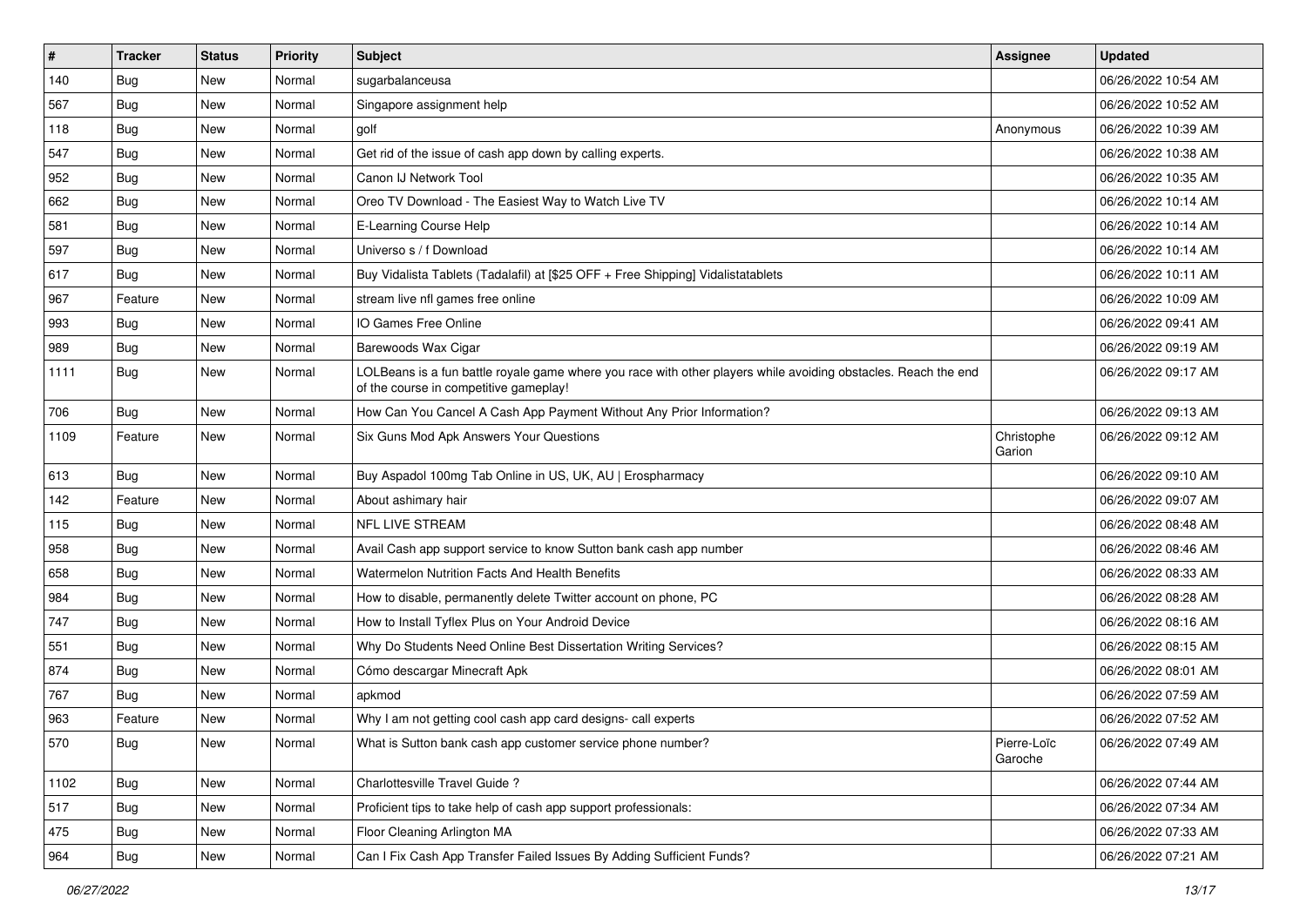| $\sharp$ | <b>Tracker</b> | <b>Status</b> | <b>Priority</b> | Subject                                                                      | <b>Assignee</b>        | <b>Updated</b>      |
|----------|----------------|---------------|-----------------|------------------------------------------------------------------------------|------------------------|---------------------|
| 771      | <b>Bug</b>     | New           | Normal          | united airlines baggage policy                                               |                        | 06/26/2022 07:19 AM |
| 960      | Feature        | New           | Normal          | Zooming Instagram Picture In Full HD                                         | Pierre-Loïc<br>Garoche | 06/26/2022 07:18 AM |
| 682      | <b>Bug</b>     | New           | Normal          | Does Facebook customer service live chat allow to speak with someone?        |                        | 06/26/2022 07:17 AM |
| 814      | Bug            | New           | Normal          | Stage Fright Cure                                                            | Pierre-Loïc<br>Garoche | 06/26/2022 07:04 AM |
| 628      | Bug            | New           | Normal          | CV reviewing services!                                                       |                        | 06/26/2022 06:49 AM |
| 627      | <b>Bug</b>     | New           | Normal          | <b>HELO</b>                                                                  |                        | 06/26/2022 06:42 AM |
| 638      | Bug            | New           | Normal          | Run 3 game                                                                   |                        | 06/26/2022 06:31 AM |
| 217      | Bug            | <b>New</b>    | Normal          | How this service matter most?                                                |                        | 06/26/2022 06:31 AM |
| 728      | Bug            | New           | Normal          | Will Cash App refund money if scammed? Hitches With Optimum Ease             |                        | 06/26/2022 06:15 AM |
| 714      | <b>Bug</b>     | New           | Normal          | Cuevana 3 Premium - Enjoy Your Favorite Movies and TV Shows on Your Smart TV |                        | 06/26/2022 06:14 AM |
| 977      | Bug            | New           | Normal          | Fans of the Old Country will like this book.                                 |                        | 06/26/2022 05:54 AM |
| 990      | <b>Bug</b>     | New           | Normal          | Mushrooms                                                                    |                        | 06/26/2022 05:41 AM |
| 198      | <b>Bug</b>     | New           | Normal          | DR. RECKEWEG R42 (HAEMOVENIN) (22ML)                                         |                        | 06/26/2022 05:31 AM |
| 946      | Bug            | New           | Normal          | What is Plex and Is Plex Legal?                                              |                        | 06/26/2022 05:23 AM |
| 128      | <b>Bug</b>     | <b>New</b>    | Normal          | dfgbd                                                                        |                        | 06/26/2022 05:07 AM |
| 717      | Bug            | New           | Normal          | Disney Plus Apk - Watch Movies and TV Shows on Your Device                   |                        | 06/26/2022 04:56 AM |
| 686      | <b>Bug</b>     | New           | Normal          | Welcome To The Most Demandable Mahipalpur Escorts Agency                     |                        | 06/26/2022 04:37 AM |
| 950      | Bug            | New           | Normal          | ij.start canon                                                               |                        | 06/26/2022 04:35 AM |
| 310      | <b>Bug</b>     | New           | Normal          | Mattress Cleaning Services in Virginia Beach VA                              |                        | 06/26/2022 04:33 AM |
| 521      | Feature        | New           | Normal          | Check out the Cash app Card balance for an overdraft.                        | Pierre-Loïc<br>Garoche | 06/26/2022 04:22 AM |
| 829      | Bug            | New           | Normal          | Write My Dissertation For Me UK                                              | Pierre-Loïc<br>Garoche | 06/26/2022 04:13 AM |
| 935      | Bug            | New           | Normal          | MovieBox Pro Apk - Watch Movies and TV Shows on Your Android Phone           |                        | 06/26/2022 04:11 AM |
| 779      | Feature        | New           | Normal          | Latest Whatsapp groups for Teens                                             | Pierre-Loïc<br>Garoche | 06/26/2022 02:43 AM |
| 677      | <b>Bug</b>     | New           | Normal          | Logo Design Services Near Me                                                 |                        | 06/26/2022 02:32 AM |
| 243      | Feature        | New           | Normal          | Reconstruir la pandilla de la mafia en Gangstar Vegas MOD APK                |                        | 06/26/2022 02:20 AM |
| 621      | Bug            | New           | Normal          | Buy All Modafinil & Armodafinil Tablets @Buy Modafinil US                    |                        | 06/26/2022 02:20 AM |
| 741      | Bug            | New           | Normal          | <b>Blockchain Technology Solutions</b>                                       |                        | 06/26/2022 02:19 AM |
| 994      | Feature        | New           | Normal          | Cricut.com/setup                                                             |                        | 06/26/2022 02:00 AM |
| 586      | Bug            | New           | Normal          | Best Modifications For Your Mobile Phone                                     |                        | 06/26/2022 01:51 AM |
| 161      | Bug            | New           | Normal          | dfdrtyuio                                                                    |                        | 06/26/2022 01:46 AM |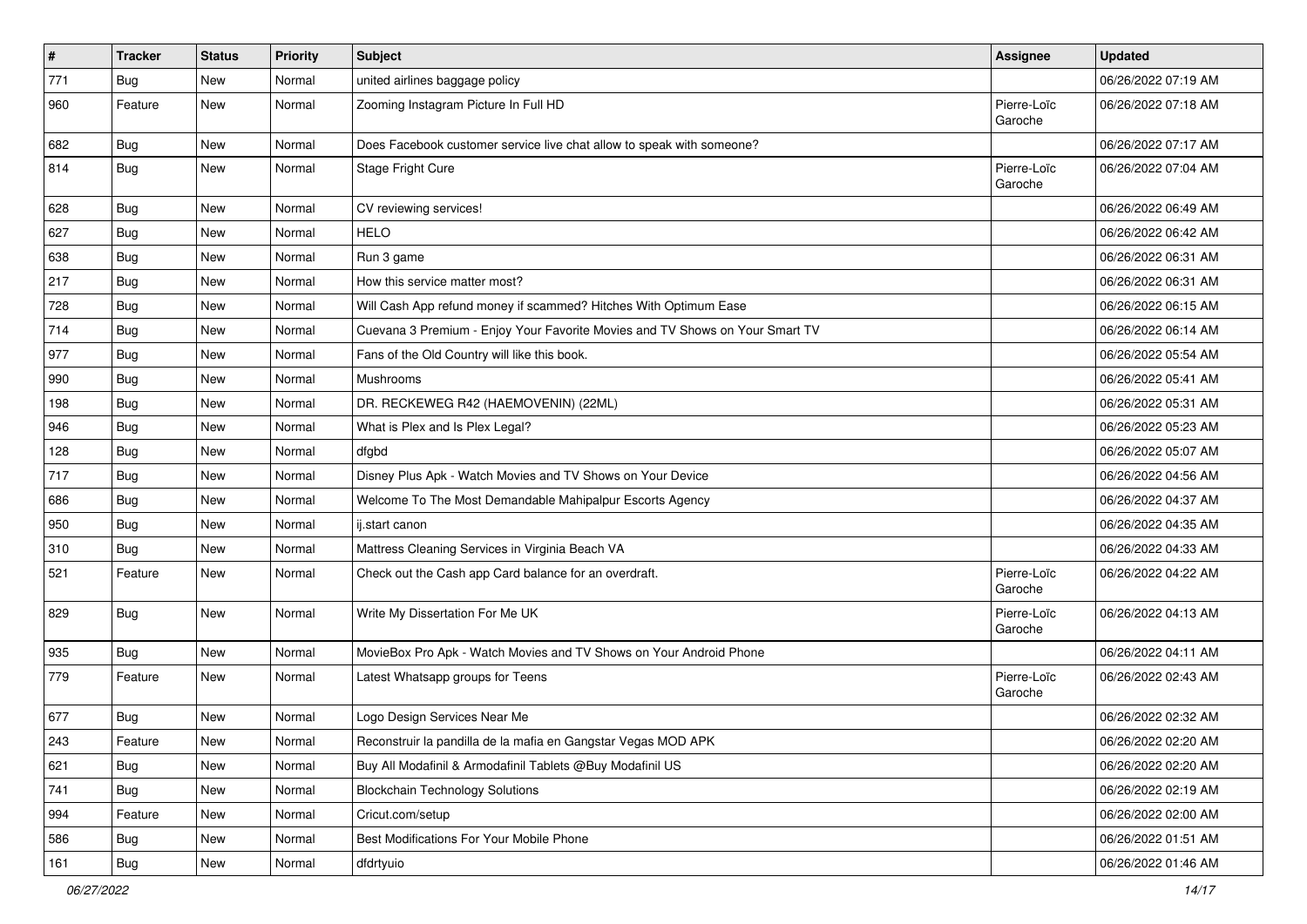| $\vert$ # | <b>Tracker</b> | <b>Status</b> | <b>Priority</b> | <b>Subject</b>                                                                                          | <b>Assignee</b>        | <b>Updated</b>      |
|-----------|----------------|---------------|-----------------|---------------------------------------------------------------------------------------------------------|------------------------|---------------------|
| 259       | <b>Bug</b>     | New           | Normal          | call center services                                                                                    |                        | 06/26/2022 01:30 AM |
| 542       | Bug            | New           | Normal          | Web N Logo Design                                                                                       |                        | 06/26/2022 01:28 AM |
| 554       | Bug            | New           | Normal          | XvideoStudio Video Editor APK Free Download on TechToDown                                               |                        | 06/26/2022 01:18 AM |
| 352       | Bug            | <b>New</b>    | Normal          | Tile & Grout Cleaning Services in Chesapeake VA                                                         |                        | 06/26/2022 01:05 AM |
| 659       | Bug            | New           | Normal          | Olive Oil Properties And Health Benefits                                                                |                        | 06/26/2022 12:59 AM |
| 650       | <b>Bug</b>     | New           | Normal          | <b>Cherries Health Benefits</b>                                                                         |                        | 06/26/2022 12:57 AM |
| 202       | Bug            | New           | Normal          | blonde wig                                                                                              |                        | 06/26/2022 12:52 AM |
| 587       | <b>Bug</b>     | New           | Normal          | Why Picsart Pro Offers Great Features                                                                   |                        | 06/26/2022 12:18 AM |
| 602       | <b>Bug</b>     | New           | Normal          | Best Essay Writing Service UK                                                                           | Pierre-Loïc<br>Garoche | 06/26/2022 12:16 AM |
| 563       | Bug            | New           | Normal          | Understanding the Difference Between Free and Paid Mod Apks                                             |                        | 06/26/2022 12:15 AM |
| 708       | <b>Bug</b>     | New           | Normal          | Efficient ways to proceed with the cash app dispute process?                                            |                        | 06/26/2022 12:08 AM |
| 630       | Bug            | New           | Normal          | How Can I Load Cash App Card at Walmart straight away?                                                  |                        | 06/26/2022 12:04 AM |
| 635       | Bug            | New           | Normal          | Buy Steroids Online with OurMedicnes.com   Best Quality Steroids                                        |                        | 06/26/2022 12:01 AM |
| 968       | Feature        | New           | Normal          | watch nfl online free live streaming                                                                    |                        | 06/25/2022 11:52 PM |
| 558       | Feature        | New           | Normal          | <b>Stunning Classic Sofas</b>                                                                           |                        | 06/25/2022 11:46 PM |
| 954       | <b>Bug</b>     | New           | Normal          | AZ Screen Recorder Mod                                                                                  |                        | 06/25/2022 11:24 PM |
| 227       | Bug            | New           | Normal          | Cash App Help & Solutions - Here You Will Get Better Assistance                                         |                        | 06/25/2022 11:21 PM |
| 477       | <b>Bug</b>     | New           | Normal          | What Does Online Coupon Mean?                                                                           |                        | 06/25/2022 11:15 PM |
| 742       | Bug            | New           | Normal          | How Long Does Cash App Support Take To Respond For A Better Support?                                    |                        | 06/25/2022 11:00 PM |
| 479       | Bug            | New           | Normal          | Limousine Service Bellevue WA                                                                           |                        | 06/25/2022 10:54 PM |
| 955       | <b>Bug</b>     | New           | Normal          | How Long Does Verification Take On Cash App If You Apply For The Verification?                          | Christophe<br>Garion   | 06/25/2022 10:50 PM |
| 800       | Bug            | New           | Normal          | Who Is an ETL Engineer                                                                                  |                        | 06/25/2022 10:31 PM |
| 1114      | <b>Bug</b>     | New           | Normal          | To control the car, all you must do is click to go left or right and release the button to go straight. |                        | 06/25/2022 10:15 PM |
| 956       | Bug            | New           | Normal          | FNF Free Mods Online                                                                                    |                        | 06/25/2022 09:59 PM |
| 1106      | <b>Bug</b>     | New           | Normal          | How Do I Get Cash App ++ Without Confronting Any Technical Glitches?                                    |                        | 06/25/2022 09:53 PM |
| 185       | <b>Bug</b>     | New           | Normal          | Non-Plagiarized Research Writing                                                                        |                        | 06/25/2022 09:34 PM |
| 710       | Bug            | New           | Normal          | Take Necessary Assistance If You Are Unable Activate Cash App Card                                      |                        | 06/25/2022 09:26 PM |
| 1103      | Bug            | New           | Normal          | Idle game fix bug                                                                                       |                        | 06/25/2022 09:08 PM |
| 979       | Bug            | New           | Normal          | Free Gas Cards for the Unemployed                                                                       |                        | 06/25/2022 09:02 PM |
| 731       | Bug            | New           | Normal          | Avail Of Cash App Customer Service If Unable To Down Cash App Mobile App?                               |                        | 06/25/2022 08:36 PM |
| 695       | <b>Bug</b>     | New           | Normal          | Refer Listas IPTV Apk                                                                                   |                        | 06/25/2022 08:23 PM |
| 600       | <b>Bug</b>     | New           | Normal          | Play Store Pro                                                                                          |                        | 06/25/2022 08:17 PM |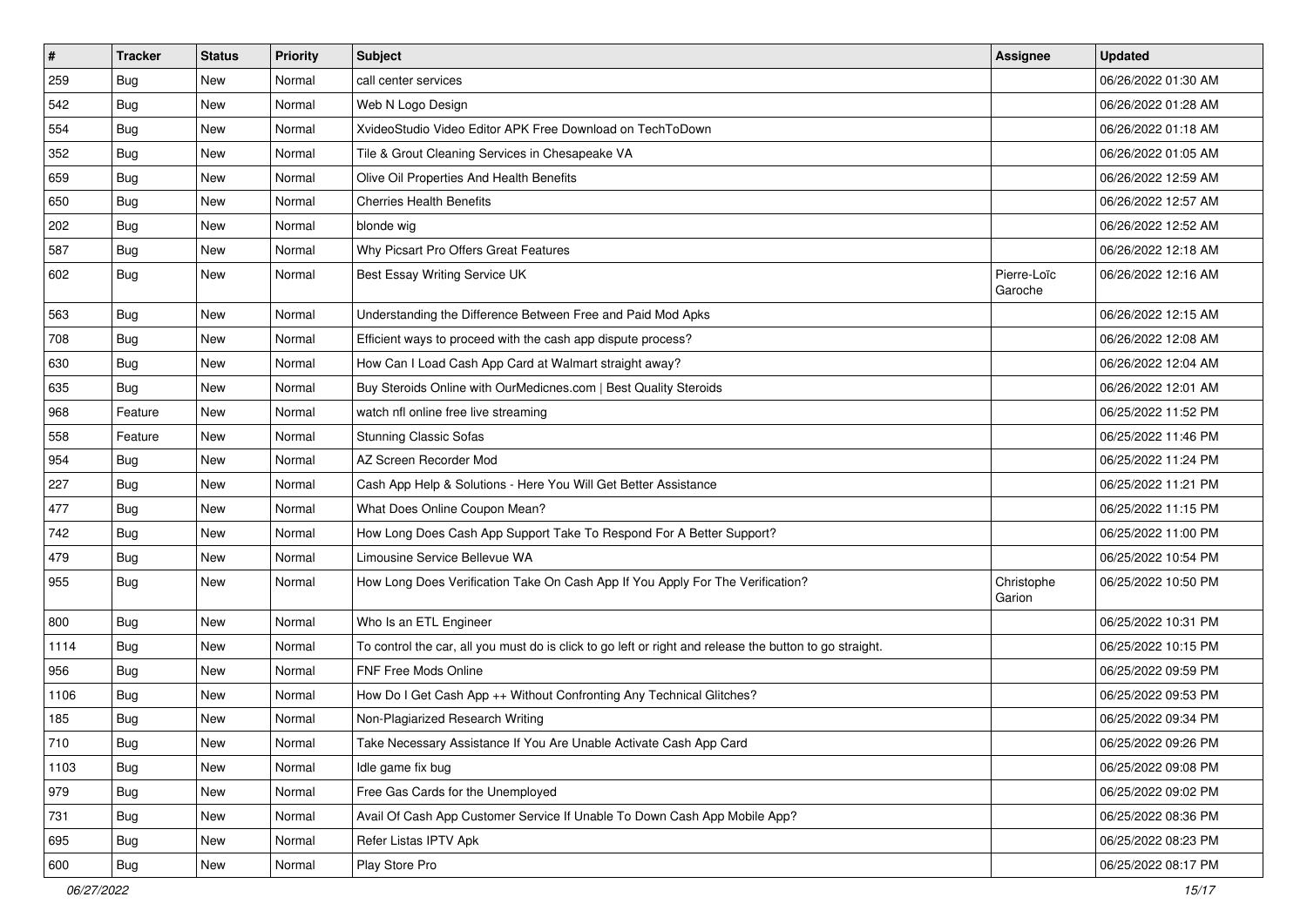| $\vert$ # | <b>Tracker</b> | <b>Status</b> | <b>Priority</b> | Subject                                                                                                      | Assignee               | <b>Updated</b>      |
|-----------|----------------|---------------|-----------------|--------------------------------------------------------------------------------------------------------------|------------------------|---------------------|
| 225       | Bug            | New           | Normal          | instant personal loan                                                                                        |                        | 06/25/2022 08:11 PM |
| 450       | Bug            | <b>New</b>    | Normal          | Floor Stripping Quincy MA                                                                                    |                        | 06/25/2022 08:06 PM |
| 1024      | Bug            | New           | Normal          | How to choose the right broker                                                                               |                        | 06/25/2022 06:23 PM |
| 1025      | <b>Bug</b>     | New           | Normal          | how to change the logo in wordpress                                                                          |                        | 06/25/2022 06:20 PM |
| 1026      | Bug            | New           | Normal          | New Puzzle Game for All Age - Dordle                                                                         |                        | 06/25/2022 06:17 PM |
| 1027      | <b>Bug</b>     | New           | Normal          | Word hurdle: Viral and Fun Online Game                                                                       |                        | 06/25/2022 06:13 PM |
| 636       | <b>Bug</b>     | New           | Normal          | What is the most popular furniture color?                                                                    |                        | 06/25/2022 04:57 PM |
| 483       | Bug            | New           | Normal          | UK best essay writing service                                                                                |                        | 06/25/2022 04:05 PM |
| 598       | <b>Bug</b>     | New           | Normal          | Universo s / f Download                                                                                      |                        | 06/25/2022 03:38 PM |
| 724       | Bug            | New           | Normal          | Dial Chime Customer support number for a quick response                                                      |                        | 06/25/2022 10:58 AM |
| 765       | <b>Bug</b>     | New           | Normal          | Follow proper initiatives to check my cash app                                                               |                        | 06/25/2022 10:08 AM |
| 239       | Bug            | New           | Normal          | Algunas características más de Choices MOD APK                                                               |                        | 06/25/2022 10:05 AM |
| 641       | <b>Bug</b>     | New           | Normal          | Get Best Economics Dissertation Writing Service                                                              |                        | 06/25/2022 10:04 AM |
| 711       | <b>Bug</b>     | New           | Normal          | Human Fall Flat Apk Download                                                                                 |                        | 06/25/2022 09:44 AM |
| 1126      | Bug            | New           | Normal          | 1PLSD                                                                                                        |                        | 06/25/2022 09:36 AM |
| 781       | <b>Bug</b>     | New           | Normal          | Free Whatsapp Group to Join                                                                                  |                        | 06/25/2022 01:25 AM |
| 344       | Bug            | New           | Normal          | Odor Removal Services in Chesapeake VA                                                                       |                        | 06/25/2022 12:42 AM |
| 182       | Bug            | New           | Normal          | <b>Healthcare Custom Writing Services</b>                                                                    |                        | 06/25/2022 12:31 AM |
| 240       | Feature        | New           | Normal          | Juego interesante de Dragon Ball Legends MOD APK                                                             |                        | 06/25/2022 12:21 AM |
| 210       | Bug            | New           | Normal          | Issue with check symbol in Cash App? Dial assist number with calling Cash App customer service phone number. |                        | 06/24/2022 10:52 PM |
| 316       | <b>Bug</b>     | New           | Normal          | Finden Sie den besten Klingelton für Ihr Telefon                                                             |                        | 06/24/2022 10:28 PM |
| 721       | <b>Bug</b>     | New           | Normal          | Cómo instalar un Mod Apk                                                                                     |                        | 06/24/2022 09:39 PM |
| 707       | Bug            | New           | Normal          | Why Accounting Assignments Are Beneficial For The Students?                                                  | Pierre-Loïc<br>Garoche | 06/24/2022 09:16 PM |
| 629       | Bug            | New           | Normal          | How Can I Load Cash App Card at Walmart straight away?                                                       |                        | 06/24/2022 07:55 PM |
| 543       | Feature        | New           | Normal          | Get tech assistance with customer support on ATT Yahoo email login issue.                                    |                        | 06/24/2022 05:08 PM |
| 701       | Bug            | New           | Normal          | Why Law Essay Helper UK is Necessary?                                                                        |                        | 06/24/2022 03:17 PM |
| 516       | Bug            | New           | Normal          | Does Cash App Help To Get Cash App Refund Without Any Interruption?                                          |                        | 06/24/2022 01:56 PM |
| 599       | <b>Bug</b>     | New           | Normal          | Do you know how to delete cash app account from your computer?                                               |                        | 06/24/2022 10:42 AM |
| 1125      | Bug            | New           | Normal          | What is Wordscapes?                                                                                          |                        | 06/24/2022 09:05 AM |
| 661       | Bug            | New           | Normal          | Turbo VPN MOD APK Download                                                                                   |                        | 06/24/2022 08:51 AM |
| 762       | <b>Bug</b>     | New           | Normal          | How To Add Money To A Cash App Card If Struggling With Low Amount?                                           |                        | 06/24/2022 07:48 AM |
| 736       | Bug            | New           | Normal          | Want to Edit in My Website (transfer-factor.net) Unfortunately, Unable to Edit It                            |                        | 06/24/2022 07:32 AM |